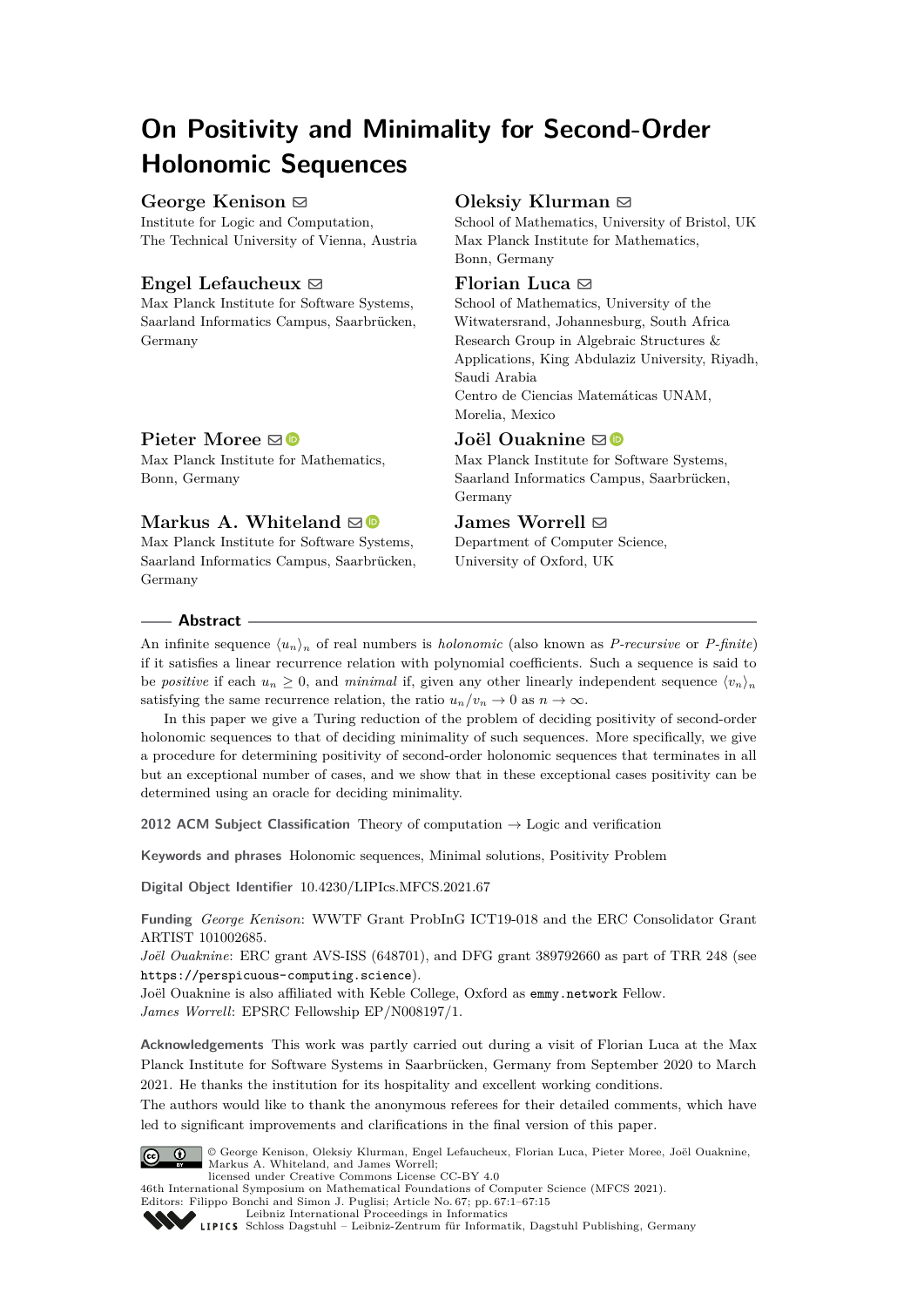#### **67:2 On Positivity and Minimality for Second-Order Holonomic Sequences**

# **1 Introduction**

*Holonomic* sequences (also known as *P-recursive* or *P-finite* sequences) are infinite sequences of real (or complex) numbers that satisfy a linear recurrence relation with polynomial coefficients. Holonomic sequences play a critical role in many areas of mathematics and computer science – particularly combinatorics, analysis of algorithms, and number theory; see, for instance [\[31,](#page-13-0) [6,](#page-12-0) [7\]](#page-12-1) or the seminal paper [\[40\]](#page-14-0). A spectacular application can be found in groundbreaking work by Apéry in the 1970s, who used certain holonomic sequences satisfying the second-order recurrence relation

$$
n^{3}u_{n} = (34n^{3} - 51n^{2} + 27n - 5)u_{n-1} - (n-1)^{3}u_{n-2}
$$

to prove that  $\zeta(3) := \sum_{n=1}^{\infty} n^{-3}$  is irrational [\[1\]](#page-12-2).

Formally, a holonomic sequence satisfies a recurrence relation of the form:

 $p_{k+1}(n)u_n = p_k(n)u_{n-1} + \cdots + p_1(n)u_{n-k}$ 

where  $p_{k+1}, \ldots, p_1 \in \mathbb{Q}[n]$  are polynomials with rational coefficients and  $p_1 \neq 0$ . We define the *order* of the recurrence to be k. Assuming that  $p_{k+1}(n) \neq 0$  for each non-negative integer *n*, the above recurrence uniquely defines an infinite sequence once the initial values  $u_{-k+1}, \ldots, u_0$  are specified. By extension, if a holonomic sequence satisifes a recurrence of order *k*, but no recurrence of smaller order, then we say that the sequence has order *k*. The class of holonomic sequences who satisfy recurrence relations with constant (rather than polynomial) coefficients are known as *C-finite* sequences. Furthermore, every algebraic sequence of real numbers (i.e., whose ordinary generating function is algebraic) is also holonomic.

The study of identities for holonomic sequences appears frequently in the literature. However, as noted by Kauers and Pillwein, *"in contrast,. . . almost no algorithms are available for inequalities"* [\[17\]](#page-13-1). For example, the *Positivity Problem* (i.e., whether every term of a given sequence is non-negative) for *C*-finite sequences is only known to be decidable at low orders, and there is strong evidence that the problem is mathematically intractable in general [\[28,](#page-13-2) [30\]](#page-13-3); see also [\[12,](#page-13-4) [20,](#page-13-5) [29\]](#page-13-6). For holonomic sequences that are not *C*-finite, very few decision procedures currently exist for Positivity, although several partial results and heuristics are known (see, for example [\[17,](#page-13-1) [21,](#page-13-7) [26,](#page-13-8) [27,](#page-13-9) [32,](#page-14-1) [33,](#page-14-2) [39\]](#page-14-3)). In particular, in [\[27\]](#page-13-9), the authors exhibit semi-decision procedures for determining positivity of second-order holonomic sequences for which the degrees of the polynomial coefficients satisfy certain constraints.

Another extremely important property of holonomic sequences is *minimality*; a sequence  $\langle u_n \rangle_n$  is a minimal solution if, given any other linearly independent sequence  $\langle v_n \rangle_n$  satisfying the same recurrence relation, the ratio  $u_n/v_n$  converges to 0. Minimal holonomic sequences play a crucial rôle, among others, in numerical calculations and asymptotics, as noted for example in  $[11, 4, 5, 8, 9, 10]$  $[11, 4, 5, 8, 9, 10]$  $[11, 4, 5, 8, 9, 10]$  $[11, 4, 5, 8, 9, 10]$  $[11, 4, 5, 8, 9, 10]$  $[11, 4, 5, 8, 9, 10]$  $[11, 4, 5, 8, 9, 10]$  $[11, 4, 5, 8, 9, 10]$  $[11, 4, 5, 8, 9, 10]$  $[11, 4, 5, 8, 9, 10]$  $[11, 4, 5, 8, 9, 10]$  – see also the references therein. Unfortunately, there is also ample evidence that determining algorithmically whether a given holonomic sequence is minimal is a very challenging task, for which no satisfactory solution is at present known to exist.

One of our main results concerns the relationship between positivity and minimality of sequences  $\langle u_n \rangle_{n=-1}^{\infty}$  $\langle u_n \rangle_{n=-1}^{\infty}$  $\langle u_n \rangle_{n=-1}^{\infty}$  satisfying second-order polynomial recurrences:<sup>1</sup>

<span id="page-1-1"></span>
$$
p_3(n)u_n = p_2(n)u_{n-1} + p_1(n)u_{n-2}.
$$
\n<sup>(1)</sup>

<span id="page-1-0"></span><sup>1</sup> Indexing the sequence from −1 (rather than the more usual 0) makes no significant mathematical difference, but provides notational expediency in the sequel.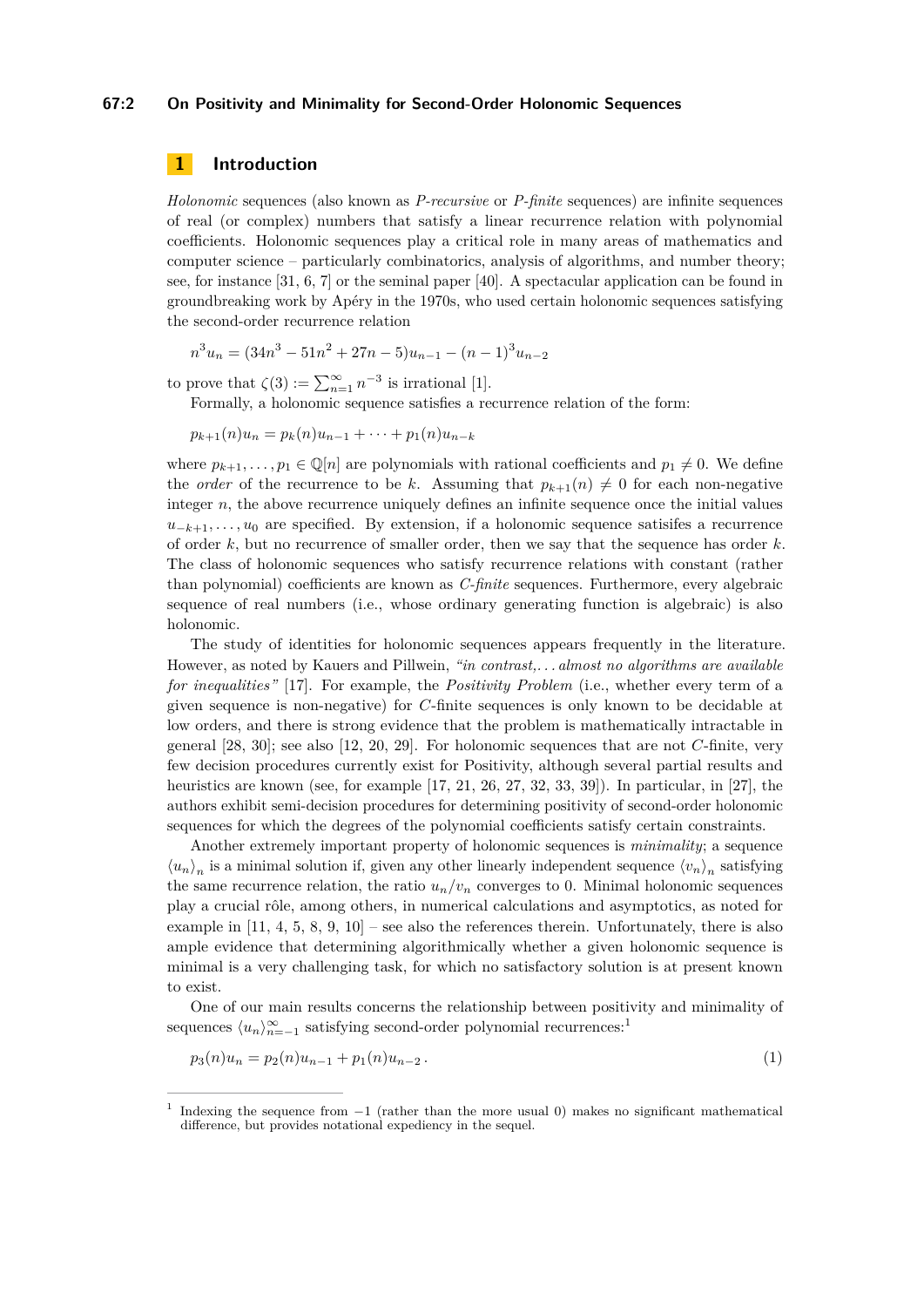We shall assume throughout that neither  $p_1$  nor  $p_2$  is identically zero. Indeed, if  $p_1 \equiv 0$  then  $\langle u_n \rangle_{n=-1}^{\infty}$  satisfies a first-order recurrence, while if  $p_2 \equiv 0$  then  $\langle u_n \rangle_{n=-1}^{\infty}$  is the interleaving of two sequences that satisfy first-order recurrences. But it is trivial to determine the positivity of first-order holonomic sequences.[2](#page-2-0) Moreover, by working with a tail of the sequence  $\langle u_n \rangle_{n=-1}^{\infty}$  (equivalently, shifting the index *n*) we can assume that  $p_1(n), p_2(n), p_3(n) \neq 0$  for all  $n > -1$ .

Our main contributions are as follows: we characterise the positivity of the sequence  $\langle u_n \rangle_{n=-1}^{\infty}$  in [\(1\)](#page-1-1) in terms of its *inital ratio*  $u_0/u_{-1}$ . Specifically, from the recurrence we obtain a single closed subinterval  $P \subseteq \mathbb{R}$  such that the sequence is positive if and only if  $u_0/u_{-1} \in P$ . We moreover show that the endpoints of *P* can be represented as polynomial continued fractions, allowing them to be computed to arbitrary precision. By approximating the endpoints of P to sufficient accuracy we can decide positivity in all cases except when the initial ratio happens to coincide with an endpoint of *P*. However, we show that such exceptional cases can be handled using an oracle for deciding minimality. Thus we obtain one of our main results, [Theorem 3.1:](#page-6-0) for second-order holonomic sequences, the Positivity Problem Turing-reduces to the Minimality Problem.

# **2 Preliminaries**

### **2.1 continued fractions**

An (infinite) *continued fraction*

$$
\widetilde{K}_{n=1}^{\infty} \frac{a_n}{b_n} := \frac{a_1}{b_1 + \frac{a_2}{b_2 + \frac{a_3}{b_3 + \ddots}}}
$$

is defined by an ordered pair of sequences  $\langle a_n \rangle_n$  and  $\langle b_n \rangle_n$  of complex numbers where  $a_n \neq 0$  for each  $n \in \mathbb{N}$ . Herein we shall always assume that  $\langle a_n \rangle_n$  and  $\langle b_n \rangle_n$  are real-valued rational functions. A continued fraction *converges* to a value  $f = K(a_n/b_n)$  if its *sequence of approximants*  $\langle f_n \rangle_{n=1}^{\infty}$  converges to *f* in  $\hat{\mathbb{R}} = \mathbb{R} \cup \{\infty\}$ . The sequence  $\langle f_n \rangle_n$  is recursively defined so that

*.*

$$
f_n = \sum_{m=1}^n \frac{a_m}{b_m} := \frac{a_1}{b_1 + \frac{a_2}{\ddots + \frac{a_n}{b_n}}}
$$

We respectively call  $\langle a_n \rangle_n$  and  $\langle b_n \rangle_n$  the sequences of *partial numerators* and *partial denominators* (together the *partial quotients*) of the continued fraction  $K(a_n/b_n)$ . Let  $\langle A_n \rangle_{n=-1}^{\infty}$  and  $\langle B_n \rangle_{n=-1}^{\infty}$  satisfy the recurrence relation  $u_n = b_n u_{n-1} + a_n u_{n-2}$  with initial

<span id="page-2-0"></span><sup>&</sup>lt;sup>2</sup> The ratio of consecutive terms of a first-order holonomic sequence is a rational function, which has an ultimately constant sign.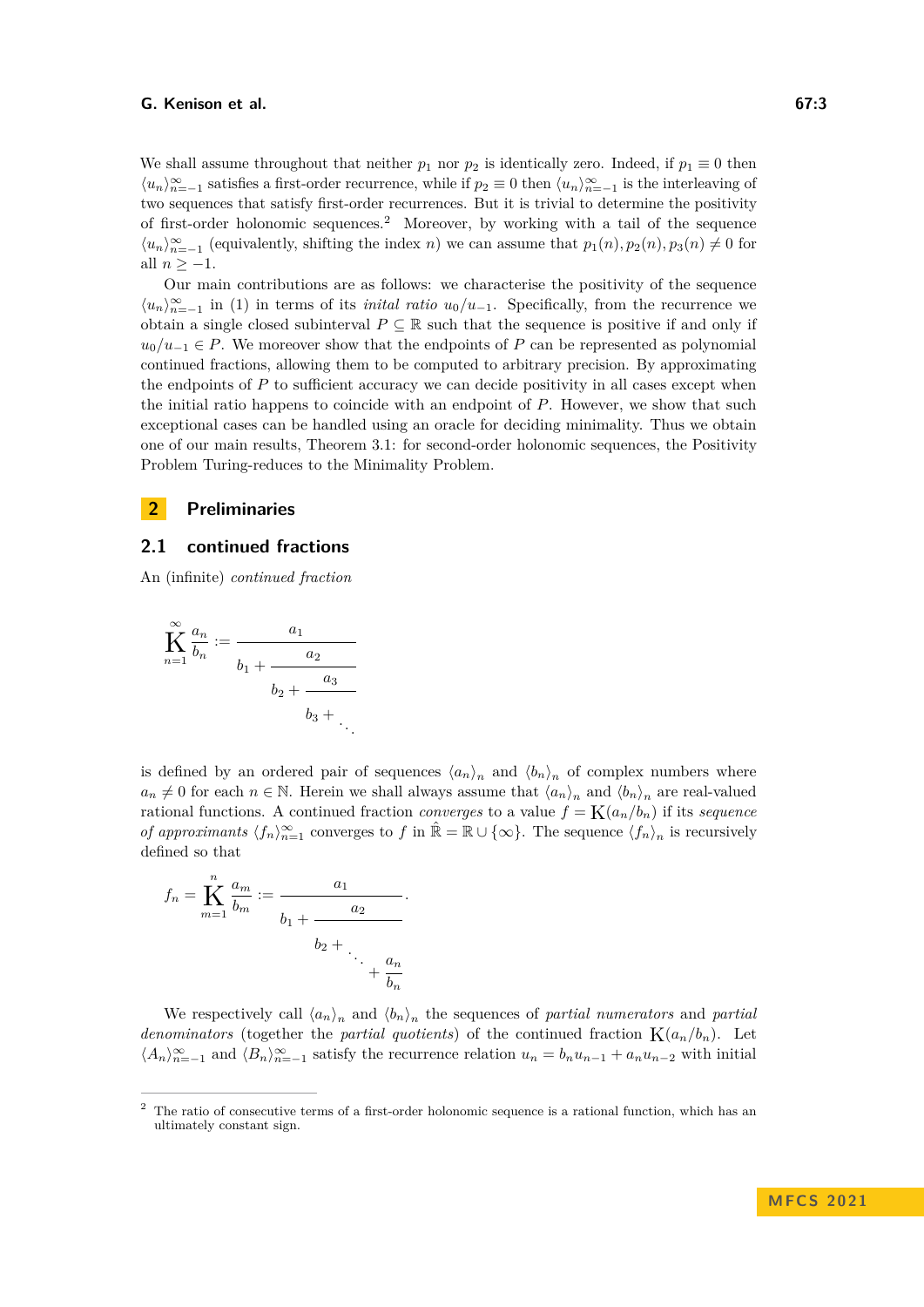#### **67:4 On Positivity and Minimality for Second-Order Holonomic Sequences**

values  $A_{-1} = 1, A_0 = 0, B_{-1} = 0$ , and  $B_0 = 1$ . As a pair,  $\langle A_n \rangle_{n=-1}^{\infty}$  and  $\langle B_n \rangle_{n=-1}^{\infty}$  form a basis for the solution space of the recurrence. We call  $\langle A_n \rangle_n$  and  $\langle B_n \rangle_n$  the sequences of *canonical numerators* and *canonical denominators* of  $K(a_n/b_n)$  because  $f_n = A_n/B_n$  for each  $n \in \mathbb{N}$ .

The following determinant formula is well-known (see, for example, [\[23,](#page-13-11) Lemma 4, §IV]).

<span id="page-3-0"></span> $\blacktriangleright$  **Lemma 2.1.** *Suppose that*  $\langle u_n \rangle_n$  *and*  $\langle v_n \rangle_n$  *are both solutions to the recurrence relation*  $u_n = b_n u_{n-1} + a_n u_{n-2}$ . Then

$$
u_n v_{n-1} - u_{n-1} v_n = (u_0 v_{-1} - u_{-1} v_0) \prod_{k=1}^n (-a_k).
$$

Two continued fractions are *equivalent* if they have the same sequence of approximants. The following theorem is attributed to Seidel in [\[23,](#page-13-11) §II.2.2].

<span id="page-3-1"></span> $\triangleright$  **Theorem 2.2.** *The continued fractions*  $K(a_n/b_n)$  *and*  $K(c_n/d_n)$  *are equivalent if and only if there exists a sequence*  $\langle \mathfrak{r}_n \rangle_{n=0}^{\infty}$  *with*  $\mathfrak{r}_0 = 1$  *and*  $\mathfrak{r}_n \neq 0$  *for each*  $n \in \mathbb{N}$  *such that*  $c_n = \mathfrak{r}_n \mathfrak{r}_{n-1} a_n$  and  $d_n = \mathfrak{r}_n b_n$  for each  $n \in \mathbb{N}$ .

## **2.2 Śleszyński–Pringsheim continued fractions**

A continued fraction  $K_{n=1}^{\infty}(a_n/b_n)$  is a *Śleszyński–Pringsheim continued fraction* if  $|b_n| \geq$  $|a_n| + 1$  for each  $n \in \mathbb{N}$ . As before, let  $\langle f_n \rangle_n$  be the sequence of approximants associated with such a continued fraction. The following properties are well-known [\[23,](#page-13-11) §I.4]. For the open unit interval  $(-1, 1) \subset \mathbb{R}$ ,  $a_n/(b_n + (-1, 1)) \subseteq (-1, 1)$  and we have that  $f_n \in (-1, 1)$ for each  $n \in \mathbb{N}$ . Further, it can be shown that  $\langle f_n \rangle_n$  converges to a finite value f with  $0 < |f| \leq 1$ . We will use the following convergence result, which can be derived from the Śleszyński–Pringsheim Theorem (we reproduce the proof in [\[24,](#page-13-12) §3.2.4] below).

<span id="page-3-2"></span>**• Theorem 2.3.** Let  $\langle f_n \rangle_n$  and  $\langle B_n \rangle_n$  be the respective sequences of approximants and *canonical denominators for a Śleszyński–Pringsheim continued fraction*  $K_{n=1}^{\infty}(a_n/b_n)$  *with*  $a_n < 0$  *and*  $b_n \geq 1 - a_n$  *for each*  $n \in \mathbb{N}$ *. Then* 

$$
B_{n+1} > B_n \ge \sum_{k=0}^n \prod_{m=1}^k (b_m - 1) \ge \sum_{k=0}^n \prod_{m=1}^k |a_m|,
$$

 $\langle f_n \rangle_n$  is strictly decreasing, and  $-1 < f_n < f_{n-1} < 0$ .

**Proof.** We prove by induction that  $\langle B_n \rangle_n$  is a strictly increasing sequence. First,  $B_0 - B_{-1} =$ 1. Second, for our induction hypothesis, let us assume that  $B_{n-1} - B_{n-2} > 0$  and  $B_{n-2} \ge 0$ . Then, using the recurrence relation and our additional assumptions on the coefficients, we have

$$
B_n - B_{n-1} = (b_n - 1)B_{n-1} - (-a_n)B_{n-2} \ge (b_n - 1)(B_{n-1} - B_{n-2}).
$$

Repeated application of this technique gives

$$
B_n - B_{n-1} \ge (B_{n-1} - B_{n-2})(b_n - 1) \ge (B_0 - B_{-1}) \prod_{m=1}^n (b_m - 1) \ge \prod_{m=1}^n |a_m| > 0,
$$

from which the desired inequalities follow. We apply the determinant formula to the sequences  $\langle A_n \rangle_n$  and  $\langle B_n \rangle_n$  (see [Lemma 2.1\)](#page-3-0) to obtain

$$
f_n - f_{n-1} = -\frac{\prod_{k=1}^n -a_k}{B_n B_{n-1}} < 0.
$$

Thus  $\langle f_n \rangle_n$  is a strictly decreasing sequence with  $f_1 = a_1/b_1 < 0$ . The bounds follow from the aforementioned convergence properties of Śleszyński–Pringsheim continued fractions.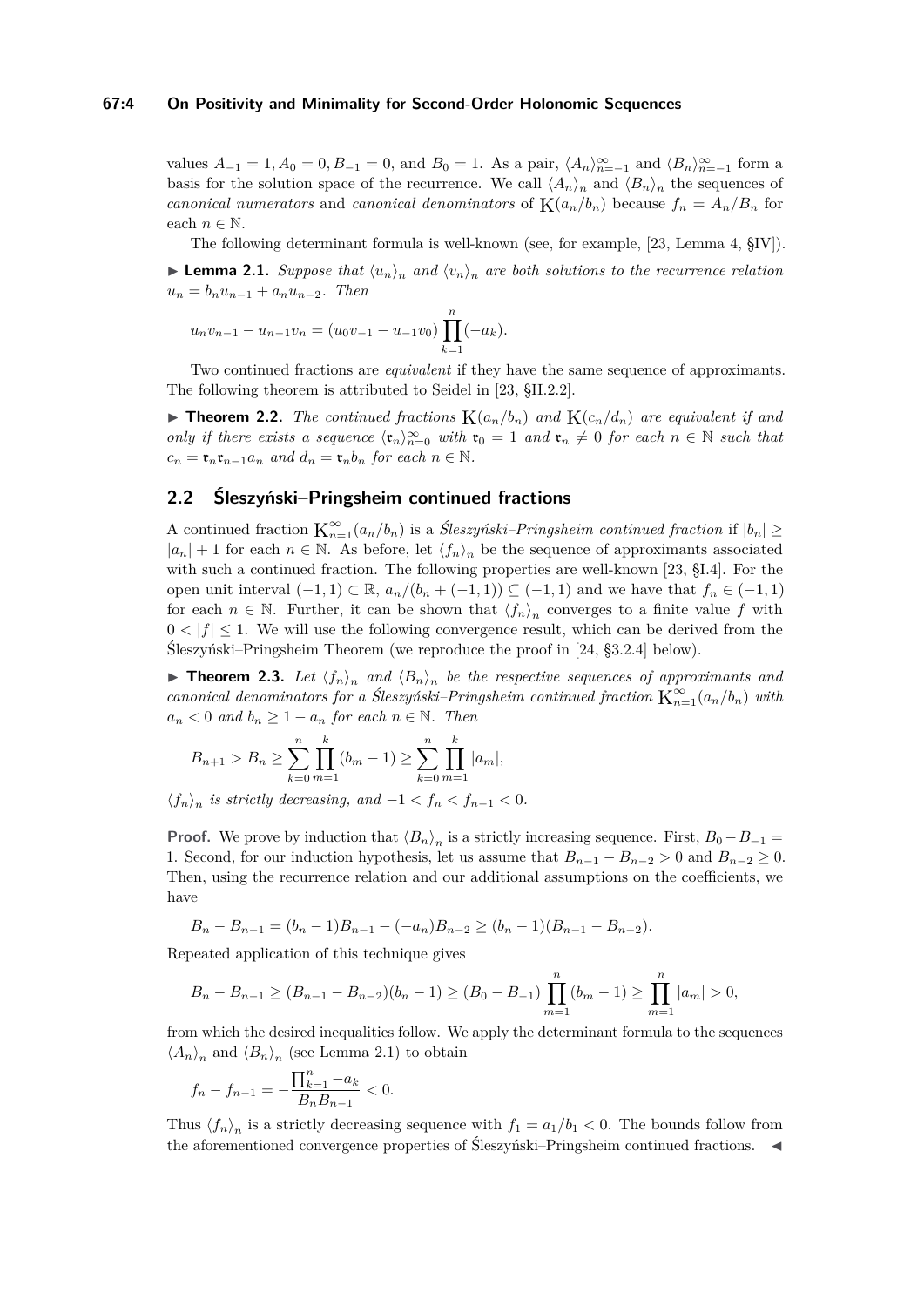## **2.3 Second-order linear recurrences and continued fractions**

Recall that a non-trivial solution  $\langle u_n \rangle_{n=-1}^{\infty}$  of the recurrence  $u_n = b_n u_{n-1} + a_n u_{n-2}$  is *minimal* provided that, for all other linearly independent solutions  $\langle v_n \rangle_{n=-1}^{\infty}$  of the same recurrence, we have  $\lim_{n\to\infty} u_n/v_n = 0$ . Since the vector space of solutions has dimension two, it is equivalent for a sequence  $\langle u_n \rangle_{n=-1}^{\infty}$  to be minimal for there to exist a linearly independent sequence  $\langle v_n \rangle_{n=-1}^{\infty}$  satisfying the above property. In such cases the solution  $\langle v_n \rangle_n$  is called *dominant*.

Note that if  $\langle u_n \rangle_n$  and  $\langle v_n \rangle_n$  are linearly independent solutions of the above recurrence such that  $u_n/v_n$  converges in  $\hat{\mathbb{R}}$  then the recurrence relation has a minimal solution [\[23,](#page-13-11) §IV]. If, in addition,  $\langle u_n \rangle_n$  is minimal then all solutions of the form  $\langle c u_n \rangle_n$  where  $c \neq 0$  are also minimal. If  $\langle u_n \rangle_n$  and  $\langle v_n \rangle_n$  are respectively minimal and dominant solutions of the recurrence, then together they form a basis of the solution space.

 $\triangleright$  Remark 2.4. When a second-order recurrence relation admits minimal solutions, it is often beneficial (from a numerical standpoint) to provide a basis of solutions where one of the elements is a minimal solution. Such a basis is used to approximate any element of the vector space of solutions: taking  $\langle u_n \rangle_n$  and  $\langle v_n \rangle_n$  as above, a general solution  $\langle z_n \rangle_n$  is given by  $z_n = \alpha_1 u_n + \alpha_2 v_n.$ 

Let  $\langle u_n \rangle_{n=-1}^{\infty}$  be a non-trivial solution of the recurrence relation  $u_n = b_n u_{n-1} + a_n u_{n-2}$ , where  $a_n \neq 0$  for all *n*. If  $u_{n-1} \neq 0$  then we can rearrange the relation to obtain

<span id="page-4-1"></span>
$$
-\frac{u_{n-1}}{u_{n-2}} = \frac{a_n}{b_n - \frac{u_n}{u_{n-1}}}
$$
(2)

for each  $n \in \mathbb{N}$ . In the event that  $u_{n-2} = 0$  we take the usual interpretation in  $\mathbb{R}$ . Since  $\langle u_n \rangle_n$  is non-trivial and  $a_n \neq 0$  for each  $n \in \mathbb{N}$ , the sequence  $\langle u_n \rangle_n$  does not vanish at two consecutive indices. Thus if  $u_{n-1} = 0$  then  $u_{n-2}$ ,  $u_n \neq 0$  and so both the left-hand and the right-hand sides of the last equation are well-defined in  $\hat{\mathbb{R}}$  and are equal to 0. Thus the sequence with terms  $-u_n/u_{n-1}$  is well-defined in  $\hat{\mathbb{R}}$  for each  $n \in \mathbb{N}$ . A sequence  $\langle t_n \rangle_{n=0}^{\infty}$ where  $t_n := -u_n/u_{n-1}$  for each  $n \in \mathbb{N}$  and  $\langle u_n \rangle_n$  non-trivial is called a *tail sequence*. A tail sequence for  $K(a_n/b_n)$  is wholly determined by its initial value  $t_0$ .

Given a convergent continued fraction  $K_{n=1}^{\infty}(a_n/b_n)$  it is easily shown that the sequence  $\langle f^{(m)} \rangle_{m=0}^{\infty}$  with terms  $f^{(m)} := \mathbf{K}_{n=m+1}^{\infty}(a_n/b_n)$  is a tail sequence. In the literature the sequence  $\langle f^{(m)} \rangle_{m=0}^{\infty}$  is the *sequence of tails of*  $\mathbf{K}_{n=1}^{\infty}(a_n/b_n)$  [\[23,](#page-13-11) §2.1].

The next theorem due to Pincherle [\[34\]](#page-14-4) connects the existence of minimal solutions for a second-order recurrence to the convergence of the associated continued fraction (see also [\[8,](#page-12-5) [23,](#page-13-11) [3\]](#page-12-8)).

<span id="page-4-0"></span>▶ **Theorem 2.5** (Pincherle). Let  $\langle a_n \rangle_{n=1}^{\infty}$  and  $\langle b_n \rangle_{n=1}^{\infty}$  be real-valued sequences such that each *of the terms*  $a_n$  *is non-zero. First, the recurrence*  $u_n = b_n u_{n-1} + a_n u_{n-2}$  *has a minimal solution if and only if the continued fraction*  $K(a_n/b_n)$  *converges in*  $\hat{\mathbb{R}}$ *. Second, if*  $\langle u_n \rangle_n$  *is a minimal solution of this recurrence then the limit of*  $K(a_n/b_n)$  *is*  $-u_0/u_{-1}$ *. As a consequence, the sequence of canonical denominators*  $\langle B_n \rangle_{n=-1}^{\infty}$  *is a minimal solution if and only if the value of*  $K(a_n/b_n)$  *is*  $\infty \in \mathbb{R}$ *.*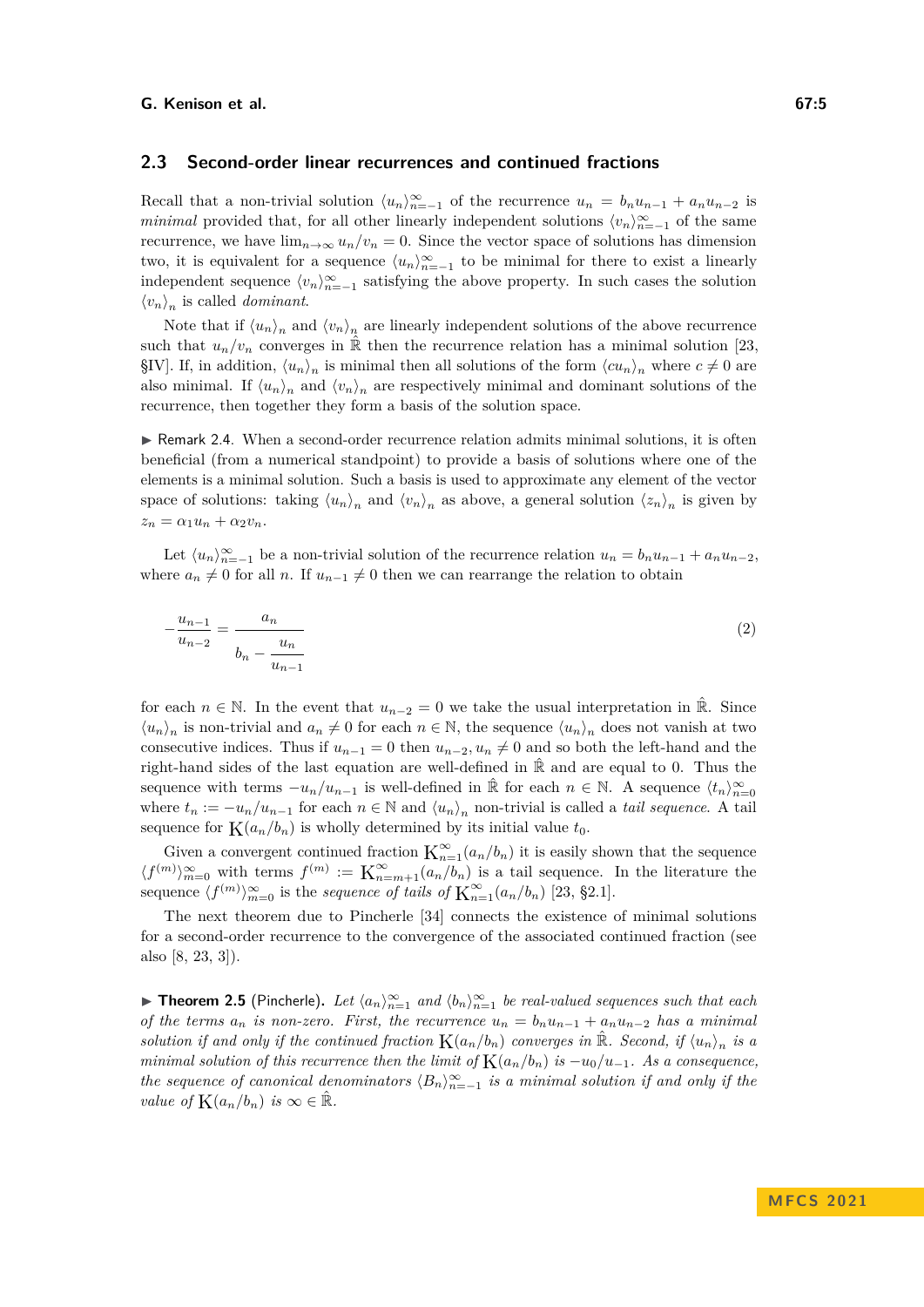#### **67:6 On Positivity and Minimality for Second-Order Holonomic Sequences**

 $\triangleright$  Remark 2.6. The convergence properties of continued fractions whose partial quotients are polynomials has long fascinated researchers. It is notable that the sequence of partial denominators in the continued fraction expansion of  $\pi = 3 + K_{n=1}^{\infty}(1/b_n)$  beginning  $\langle b_n \rangle_n =$ ⟨7*,* 15*,* 1*,* 292*,* 1*,* 1*,* 1*,* 2*,* 1*,* 3*,* 1*, . . .*⟩ behaves erratically. In contrast, Lord Brouncker (as reported by Wallis in  $[37]^3$  $[37]^3$  $[37]^3$ ) gave a continued fraction expansion for  $4/\pi$  as follows:

$$
\frac{4}{\pi} = 1 + \sum_{n=1}^{\infty} \frac{(2n-1)^2}{2}.
$$

Likewise, Apéry's constant  $\zeta(3)$  has a continued fraction expansion (see [\[35\]](#page-14-6))

$$
\zeta(3) = \frac{6}{5 + \mathbf{K}_{n=1}^{\infty}(-n^6/(34n^3 + 51n^2 + 27n + 5))}
$$

whose partial quotients are ultimately polynomials. Motivated by such constructions, Bowman and Mc Laughlin [\[2\]](#page-12-9) (see also [\[25\]](#page-13-13)) coined the term *polynomial continued fraction (PCF)*. A polynomial continued fraction  $K(a_n/b_n)$  has algebraic partial quotients such that for sufficiently large  $n \in \mathbb{N}$ ,  $a_n$  and  $b_n$  are determined by polynomials in  $\mathbb{Q}[n]$ .

We call the problem of determining whether a given convergent polynomial continued fraction is equal to a particular algebraic number the *PCF Equality Problem*. The proof of the following corollary is a straightforward application of [Theorem 2.5.](#page-4-0)

<span id="page-5-1"></span>▶ **Corollary 2.7.** *The PCF Equality Problem and the Minimality Problem for second-order holonomic sequences are interreducible.*

**Proof.** A minimality-preserving transformation takes as input a solution  $\langle u_n \rangle_n$  of recurrence  $p_3(n)u_n = p_2(n)u_{n-1} + p_1(n)u_{n-2}$  and outputs a solution  $\langle v_n \rangle_n$ , with  $v_n = u_n \prod_{j=0}^n p_3(j)$ , of recurrence  $v_n = p_2(n)v_{n-1} + p_1(n)p_3(n-1)v_{n-2}$ . Clearly,  $\langle u_n \rangle_n$  is a minimal solution if and only if  $\langle v_n \rangle_n$  is a minimal solution.

The latter of the two recurrence relations is associated with the polynomial continued fraction  $K(a_n/b_n)$  with partial quotients  $b_n = p_2(n)$  and  $a_n = p_1(n)p_3(n-1)$  for each  $n \in \mathbb{N}$ . Note that by our assumption that  $p_1(n), p_3(n) \neq 0$  for all  $n \geq -1$  (see the Introduction) we have that  $a_n \neq 0$ , as required in our definition of a continued fraction. By [Theorem 2.5,](#page-4-0)  $\langle v_n \rangle_n$  is a minimal solution if and only if  $K(a_n/b_n)$  converges to the limit  $-v_0/v_{-1}$ . Thus if one has an oracle that can determine the value of a polynomial continued fraction, then one can determine whether  $\langle v_n \rangle_n$  is a minimal solution. Since minimality is preserved by this transformation, one can determine whether  $\langle u_n \rangle_n$  is a minimal solution.

Conversely, given a polynomial continued fraction  $K(a_n/b_n)$  and an algebraic number  $\xi \in \mathbb{R}$ , let us construct the holonomic sequence  $\langle v_n \rangle_{n=-1}^{\infty}$  as follows. For each  $n \in \mathbb{N}$ , let  $v_n = b_n v_{n-1} + a_n v_{n-2}$  with initial conditions  $v_{-1} = 1$  and  $v_0 = -\xi$ . By [Theorem 2.5,](#page-4-0) the sequence  $\langle v_n \rangle_n$  is a minimal solution of the recurrence relation if and only if the continued fraction  $K(a_n/b_n)$  converges to the value  $-u_0/u_{-1} = \xi$ . Hence if one has an oracle that can determine whether a given holonomic sequence is a minimal solution, then one can test the value of a polynomial continued fraction.

Determining whether a given continued fraction converges has attracted much attention (historical accounts are given in [\[23,](#page-13-11) [24\]](#page-13-12)). The following theorem collects together results from the literature; the first statement follows as a consequence of Worpitzky's Theorem (see [\[24,](#page-13-12) Theorem 3.29]) and the convergence results in [\[15\]](#page-13-14), whilst the second statement follows from the Lane–Wall characterisation of convergence [\[24,](#page-13-12) Theorem 3.3].

<span id="page-5-0"></span><sup>3</sup> See the translation by Stedall [\[38\]](#page-14-7).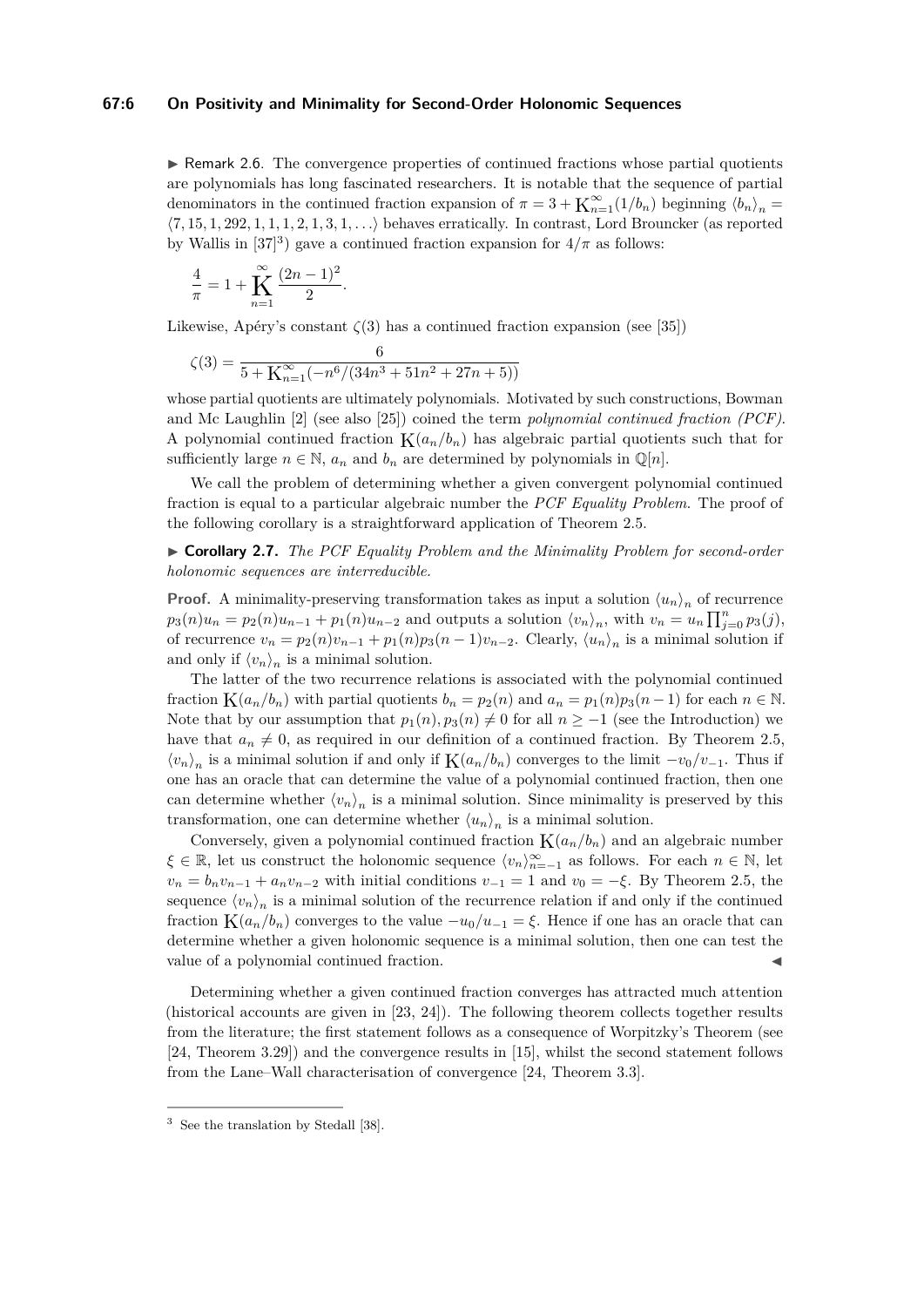<span id="page-6-1"></span>▶ **Theorem 2.8.** Let  $K(\kappa_n/1)$  be a continued fraction with  $\langle \kappa_n \rangle_n$  a function in  $\mathbb{Q}(n)$ *.* If  $\kappa_n < 0$  *for all sufficiently large*  $n \in \mathbb{N}$ *, then*  $K(\kappa_n/1)$  *converges to a value in*  $\mathbb{R}$  *if and only if, either*

- $\blacksquare$  lim<sub>*n*→∞</sub>  $\kappa_n$  *exists and is strictly above* −1/4*, or*
- $\lim_{n\to\infty} \kappa_n = -1/4$  and moreover  $\kappa_n \geq -1/4 1/(4n)^2 1/(4n \log n)^2$  for all sufficiently *large n.*

<span id="page-6-3"></span>**• Remark 2.9.** Note that since  $\kappa_n$  is assumed to be a rational function in the above, the eventual inequality  $\kappa_n \geq -1/4 - 1/(4n)^2 - 1/(4n \log n)^2$  can be effectively decided, whence convergence of the continued fraction can be ascertained.

The fact that the coefficients  $-1/16$  in [Theorem 2.8](#page-6-1) are best possible is discussed in [\[14,](#page-13-15) [13,](#page-13-16) [23,](#page-13-11) [24\]](#page-13-12). For example, if  $\kappa_n = -1/4 - \varepsilon/n^2 + \mathcal{O}(1/n^3)$  where  $\varepsilon > 1/16$ , or  $\kappa_n = -1/4 - \varepsilon_1/n + \mathcal{O}(1/n^2)$  where  $\varepsilon_1 > 0$ , then the continued fraction  $K(\kappa_n/1)$  diverges. We note that later independent work by Kooman and Tijdeman [\[19,](#page-13-17) [18\]](#page-13-18) establishes the same results (as a consequence of their results for linear recurrence sequences).

## **3 Positivity reduces to Minimality**

The goal of this section is to show that, for second-order holonomic sequences, the Positivity Problem Turing-reduces to the Minimality Problem; in other words, given an oracle for the Minimality Problem, one can decide the Positivity Problem.

<span id="page-6-0"></span>▶ **Theorem 3.1.** *For the class of recurrence relations*

<span id="page-6-2"></span>
$$
u_n = b_n u_{n-1} + a_n u_{n-2} \tag{3}
$$

*whose coefficients are rational functions in* Q(*n*)*, the Positivity Problem Turing-reduces to the Minimality Problem.*

## **3.1 reduction argument**

Let  $\langle u_n \rangle_n$  be a sequence satisfying the second-order relation [\(1\)](#page-1-1). Recall from the Introduction that we can assume without loss of generality that none of the polynomial coefficients in this recurrence relation has a root  $n \ge -1$ . Additionally we can assume that  $sign(p_3) = +$ on N. (Herein we denote the sign of a non-zero number by an element of {+*,* −} with the obvious interpretation.) Thus we define the *signature* of a recurrence relation [\(1\)](#page-1-1) (or its normalisation [\(3\)](#page-6-2)) as the ordered pair  $(\text{sign}(p_2), \text{sign}(p_1))$ . It is useful to consider subcases determined by the signature of the recurrence relation  $u_n = b_n u_{n-1} + a_n u_{n-2}$ . The Positivity Problem is trivial when the signature of the recurrence is either  $(+, +)$  or  $(-, -)$ . It remains to consider the cases  $(-, +)$  and  $(+, -)$ .

Let  $\langle u_n \rangle_n$  satisfy a recurrence with signature  $(-, +)$ . Then a simple substitution argument gives

$$
u_{2n} = (b_{2n}b_{2n-1} + a_{2n} + a_{2n-1}b_{2n}/b_{2n-2})u_{2n-2} - (a_{2n-1}a_{2n-2}b_{2n}/b_{2n-2})u_{2n-4}.
$$

The sequence of odd terms  $\langle u_{2n-1} \rangle_n$  satisfies a similar recurrence relation with signature (+*,* −). Thus the Positivity Problem for the (−*,* +) case reduces to determining the Positivity Problem for two recurrences with signature (+*,* −).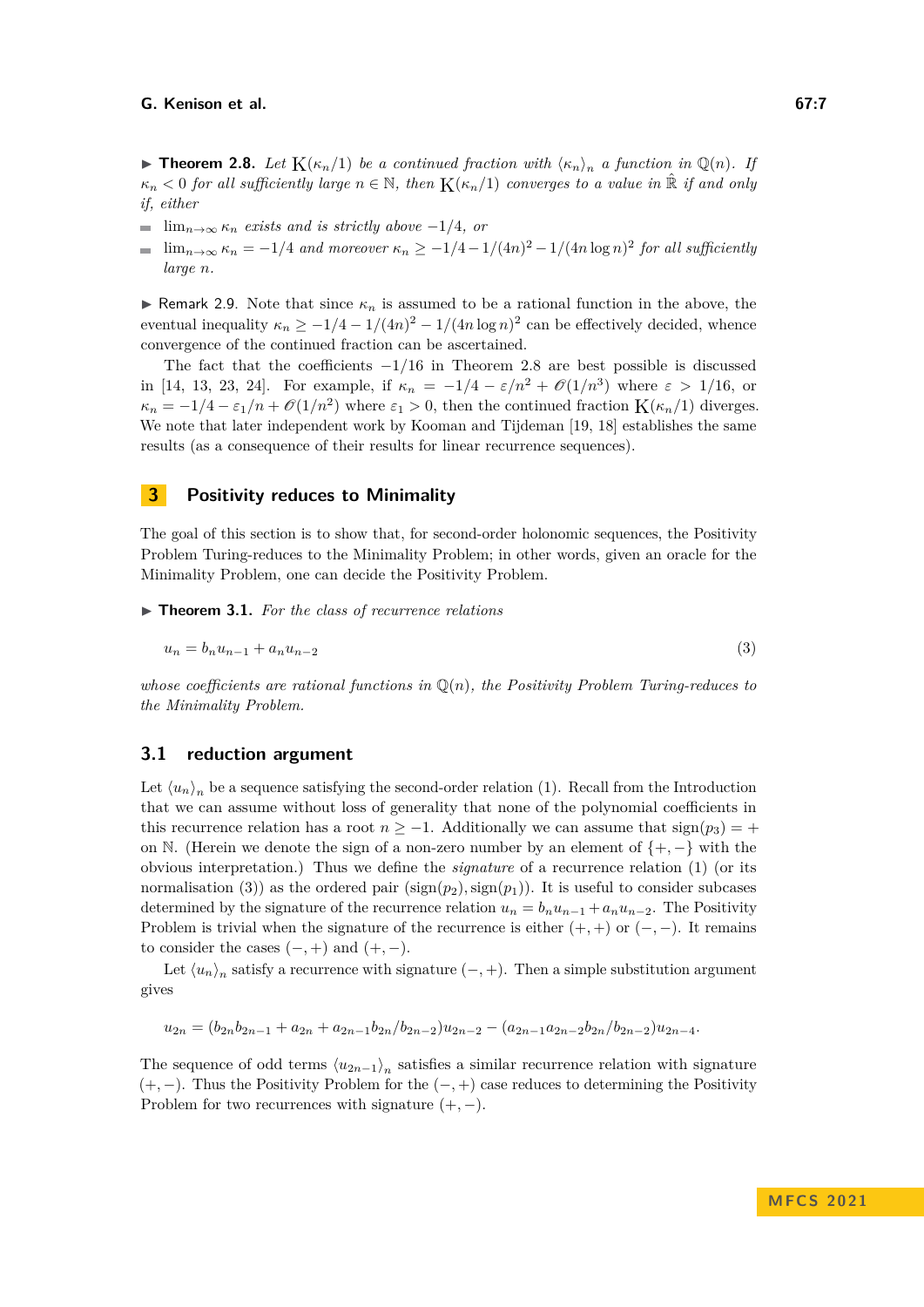#### **67:8 On Positivity and Minimality for Second-Order Holonomic Sequences**

We come to the final case: recurrences with signature  $(+, -)$ . Let  $\langle A_n \rangle_{n=-1}^{\infty}$  and  $\langle B_n \rangle_{n=-1}^{\infty}$ be the canonical solutions as above. In this case  $A_1 = a_1 < 0$  and so one can assume that  $u_0 > 0$ <sup>[4](#page-7-0)</sup>. It is useful to normalise recurrence [\(3\)](#page-6-2). Let  $\kappa_n := a_n/(b_n b_{n-1})$ , and consider

<span id="page-7-1"></span>
$$
w_n = w_{n-1} + \kappa_n w_{n-2}.\tag{4}
$$

Then  $\langle w_n \rangle_n$  with  $w_{-1} = u_{-1}$  and  $w_n := u_n / (\prod_{k=0}^n b_k)$  is a solution to [\(4\)](#page-7-1) if and only if  $\langle u_n \rangle_n$ is a solution to [\(3\)](#page-6-2). We note minimality, positivity, and signature  $(+,-)$  are invariant under this transformation. Such properties follow from our assumption that each  $b_n > 0$  and the equivalence transformations for continued fractions in [Theorem 2.2.](#page-3-1)

In light of this reduction, the next result is an immediate corollary of [Theorem 2.5](#page-4-0) and [Remark 2.9.](#page-6-3)

▶ **Corollary 3.2.** *Given a recurrence relation of the form* [\(3\)](#page-6-2)*, it is decidable whether the recurrence admits a minimal solution.*

In the work that follows we split the  $(+,-)$  case into subcases depending on whether the limit lim<sub>*n*→∞  $\kappa_n$ </sub> exists and, if it exists, its value  $\kappa$ . It turns out that such a recurrence relation admits a non-trivial positive solution if and only if the associated continued fraction converges (see [Theorem 2.8\)](#page-6-1).

<span id="page-7-2"></span> $\blacktriangleright$  **Lemma 3.3.** *Suppose that the continued fraction*  $K(\kappa_n/1)$  *diverges in*  $\hat{\mathbb{R}}$ *. Then there are no non-trivial positive solutions to recurrence* [\(4\)](#page-7-1)*.*

**Proof.** Suppose, for a contradiction, that  $\langle w_n \rangle_n$  is a positive sequence and non-trivial solution of recurrence [\(4\)](#page-7-1). Notice that two consecutive terms in  $\langle w_n \rangle_n$  cannot both vanish since  $\langle w_n \rangle_n$  is non-trivial. Furthermore,  $w_n > 0$  for all  $n \geq 0$  since otherwise  $w_n = 0$  and  $w_{n+1} = \kappa_{n+1} w_{n-1} < 0$ . We first show that the sequence  $\langle B_n \rangle_n$  is also positive.

If  $w_{-1} = 0$  then  $\langle w_n \rangle_n$  is a constant multiple of  $\langle B_n \rangle_n$  and we have nothing to show. Otherwise,  $w_{-1} > 0$  and let  $\langle \psi_n \rangle_n$  be a solution sequence of recurrence [\(4\)](#page-7-1) such that  $\check{w}_{-1} = w_{-1}$  and  $\check{w}_0 > w_0$ . We then have  $\check{w}_n > w_n$  for all  $n \in \mathbb{N}$ . Indeed, proceeding by induction on *n*, by [Lemma 2.1,](#page-3-0)

$$
\check{w}_n w_{n-1} - \check{w}_{n-1} w_n = (\check{w}_0 w_{-1} - \check{w}_{-1} w_0) \prod_{k=1}^n (-\kappa_k) = (\check{w}_0 - w_0) w_{-1} \prod_{k=1}^n (-\kappa_k) > 0
$$

implying that  $\check{w}_n w_{n-1} > \check{w}_{n-1} w_n$ . The induction hypothesis  $\check{w}_{n-1} > w_{n-1}$  (with  $n \geq 1$ ) implies that  $\tilde{w}_{n-1}w_n > w_{n-1}w_n$  as  $w_n > 0$  by assumption. It follows that  $\tilde{w}_nw_{n-1} > w_{n-1}w_n$ , and thus  $\breve{w}_n > w_n$ .

Notice now that  $\langle \check{w}_n - w_n \rangle_n$  is a positive sequence and non-trivial solution of recurrence [\(4\)](#page-7-1). For each  $n \in \{-1, 0, \ldots\}$  we have  $\breve{w}_n - w_n = (\breve{w}_0 - w_0)B_n$  and so conclude that  $B_n > 0$ for each  $n \in \mathbb{N}$ .

Let  $\langle f_n \rangle_n$  be the sequence of approximants associated with  $K(\kappa_n/1)$ . We now apply [Lemma 2.1](#page-3-0) to the sequences  $\langle A_n \rangle_n$  and  $\langle B_n \rangle_n$ , and our conclusion that  $B_n > 0$  for each  $n \in \mathbb{N}$ , to obtain

$$
f_n - f_{n-1} = -\frac{\prod_{k=1}^n -\kappa_k}{B_n B_{n-1}} < 0.
$$

Thus  $\langle f_n \rangle_n$  is monotonic and therefore convergent in  $\hat{\mathbb{R}}$ , a contradiction to the divergence of  $K(\kappa_n/1).$ 

<span id="page-7-0"></span><sup>&</sup>lt;sup>4</sup> Indeed, if  $u_0 < 0$  then the sequence is not positive; whereas if  $u_0 = 0$ , then in turn the sequence is either identically zero, or  $u_1 < 0$ .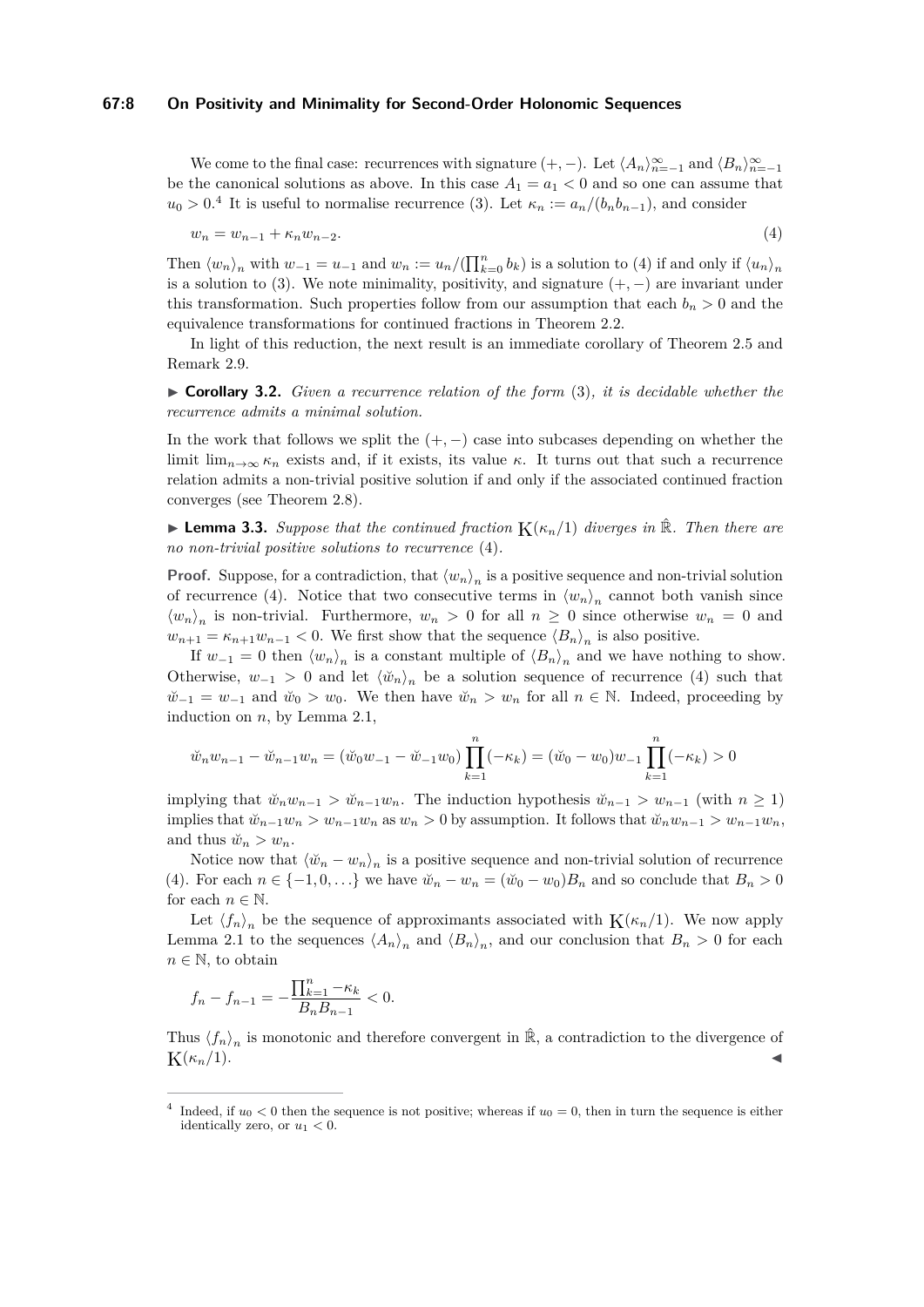In what follows, *"eventually"* statements shall always assume that a property holds for each  $n + N$  where  $N \in \mathbb{N}$  is a fixed computable constant. Our assumption on the signature means that  $a_{n+N} < 0$  and  $b_{n+N} > 0$  for each  $n \in \mathbb{N}$ . Without loss of generality, we can take  $N = 0$  in the upcoming statements and results by considering tails of continued fractions as appropriate.

From [Theorem 2.8](#page-6-1) and [Lemma 3.4](#page-8-0) (below) we characterise the boundary for a recurrence relation of the form [\(4\)](#page-7-1) to admit positive solutions. The proof of [Lemma 3.4](#page-8-0) uses standard analytic tools for continued fractions of limit parabolic type with a particular choice of parameter sequence  $\langle g_n \rangle_n$ . More general discussions are given in [\[16,](#page-13-19) [22,](#page-13-20) [23\]](#page-13-11).

<span id="page-8-0"></span>▶ **Lemma 3.4.** *Suppose that eventually*

<span id="page-8-1"></span>
$$
\kappa_n \ge -1/4 - 1/(4n)^2 - 1/(4n \log n)^2. \tag{5}
$$

*Then the sequence of approximants of the continued fraction*  $K_{n=1}^{\infty}(\kappa_n/1)$  *is strictly decreasing and converges to a finite value.*

**Proof.** Without loss of generality we assume that [\(5\)](#page-8-1) holds for each  $n \in \mathbb{N}$ . Let  $g_0 = g_1 =$  $g_2 = 1$  and  $g_n := \frac{1}{2} + \frac{1}{4n} + \frac{1}{4n \log n}$  for each  $n \geq 3$ . The continued fractions  $K_{n=1}^{\infty}(\kappa_n/1)$  and

<span id="page-8-2"></span>
$$
g_0 \prod_{n=1}^{\infty} \left( \frac{\kappa_n/(g_{n-1}g_n)}{1/g_n} \right) \tag{6}
$$

are equivalent; one can prove this assertion by applying [Theorem 2.2](#page-3-1) with the transformation choice  $\mathfrak{r}_n = 1/(b_n g_n)$  for each  $n \in \mathbb{N}$ . Then, by assumption,  $|\kappa_n| \leq g_{n-1}(1 - g_n)$  for each  $n \in \mathbb{N}$ . Thus

$$
1 - \frac{\kappa_n}{g_{n-1}g_n} = \frac{g_{n-1}g_n - \kappa_n}{g_{n-1}g_n} \le \frac{1}{g_n}.
$$

We deduce that the partial numerators and denominators in  $(6)$  satisfy the assumptions in [Theorem 2.3.](#page-3-2) Thus the sequence of approximants  $\langle f_n \rangle_{n=1}^{\infty}$  associated with [\(6\)](#page-8-2) is strictly decreasing and converges to a finite value. The desired result follows. ◀

<span id="page-8-3"></span>▶ **Lemma 3.5.** *Suppose that*  $\langle w_n \rangle_{n=-1}^{\infty}$  *is a solution to* [\(4\)](#page-7-1) *with signature*  $(+, -)$  *such that* [\(5\)](#page-8-1) *holds for each*  $n \in \mathbb{N}$ . Let  $\langle f_n \rangle_n$  be the sequence of approximants for the associated continued *fraction*  $K(\kappa_n/1)$ *. Assume that*  $w_{-1} > 0$ *. Given*  $m \in \mathbb{N}$ *, we have that*  $-w_0/w_{-1} < f_m$  *if and only if*  $w_m > 0$ .

**Proof.** Let  $\langle A_n \rangle_n$  and  $\langle B_n \rangle_n$  be the sequences of canonical numerators and denominators associated with  $K(\kappa_n/1)$ . The continued fractions  $K(\kappa_n/1)$  and [\(6\)](#page-8-2) are equivalent; in addition, the latter is a Śleszyński–Pringsheim continued fraction whose associated sequence of canonical denominators is non-negative (by [Theorem 2.3\)](#page-3-2). The transformation between these two continued fractions preserves the positivity property and so we deduce that each term in  $\langle B_n \rangle_n$  is also non-negative.

For each  $n \in \mathbb{N}$ ,  $w_n = w_{-1}A_n + w_0B_n$ . Since  $B_n > 0$ ,  $-w_0/w_{-1} < A_n/B_n = f_n$  if and only if  $w_n > 0$ , as desired.

We are now in a position to characterise positive solutions to recurrence  $(4)$ .

<span id="page-8-4"></span>▶ **Proposition 3.6.** Suppose that  $\langle w_n \rangle_{n=-1}^{\infty}$  is a solution of recurrence [\(4\)](#page-7-1) with signature  $(+,-)$  *such that* [\(5\)](#page-8-1) *holds for all*  $n \in \mathbb{N}$ *. First, the continued fraction*  $\mathbf{K}_{n=1}^{\infty}(\kappa_n/1)$  *converges to a finite limit*  $f < 0$ *. Second, the sequence*  $\langle w_n \rangle_{n=-1}^{\infty}$  *with*  $w_{-1}, w_0 > 0$  *is positive if and only if*  $-w_0/w_{-1} \leq f$ .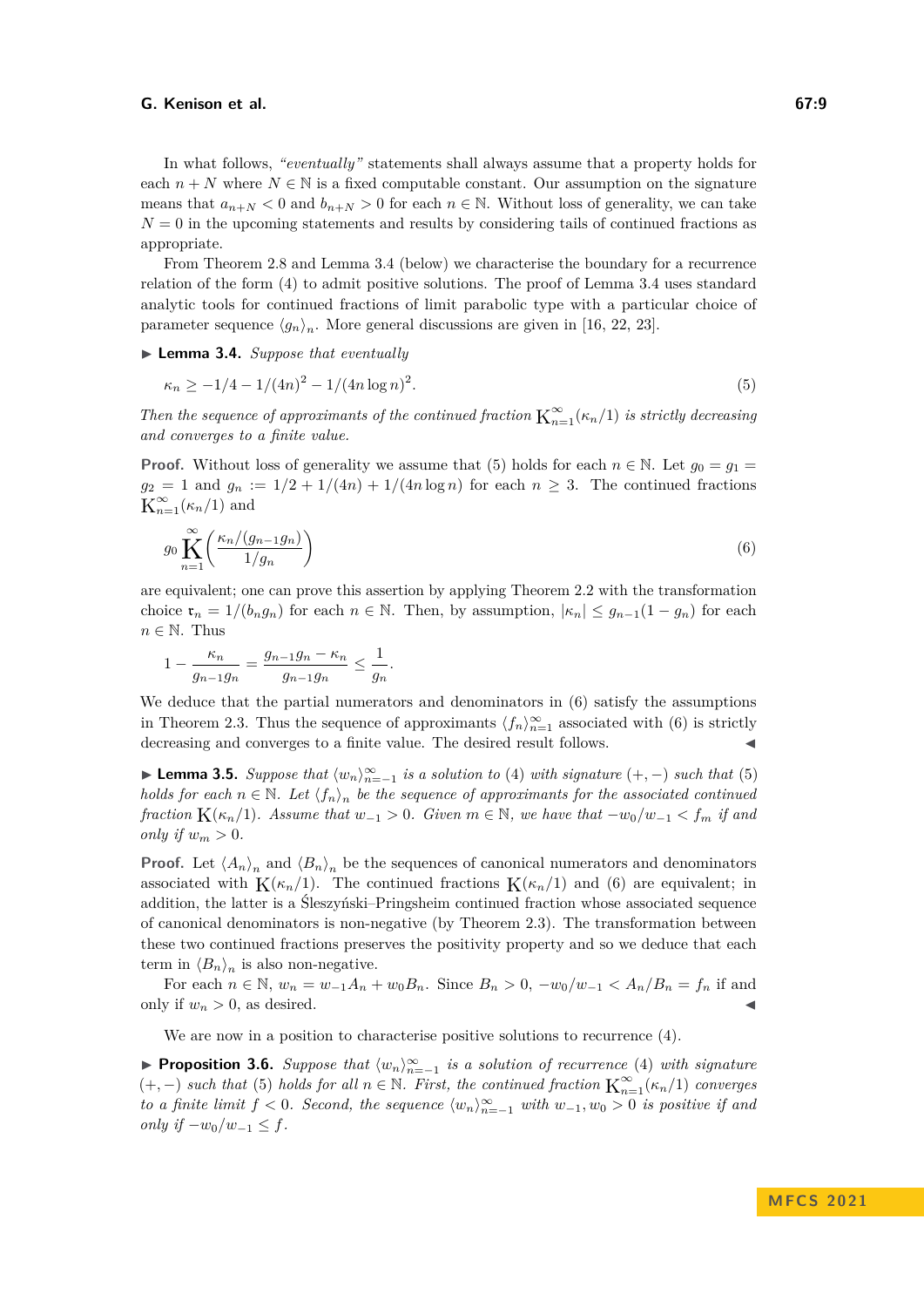#### **67:10 On Positivity and Minimality for Second-Order Holonomic Sequences**

**Proof.** As observed in the proof of [Lemma 3.4,](#page-8-0)  $K(\kappa_n/1)$  and [\(6\)](#page-8-2) are equivalent continued fractions. The former converges to a negative value  $f \in \mathbb{R}$  because the latter is a Śleszyński– Pringsheim continued fraction that satisfies the assumptions in [Theorem 2.3.](#page-3-2)

Let  $\langle w_n \rangle_{n=-1}^{\infty}$  be a solution to recurrence [\(4\)](#page-7-1). By [Lemma 3.5,](#page-8-3) we have that, for all  $n \in \mathbb{N}$ ,  $w_n > 0$  if and only if  $-w_0/w_{-1} < f_n$ . Moreover, by [Theorem 2.3,](#page-3-2) the sequence  $\langle f_n \rangle_n$  is strictly decreasing; it follows that  $w_n > 0$  for all  $n \in \mathbb{N}$  if and only if  $-w_0/w_{-1} \leq f$ .

The difficulty one encounters when determining positivity arises when  $-w_0/w_{-1}$  is equal to the value *f*. In other words, we can decide positivity of dominant sequences. Indeed, one can always detect if a non-trivial solution  $\langle w_n \rangle_n$  is not positive, i.e.,  $-w_0/w_{-1} > f$ by computing a sufficient number of terms until one finds an  $N \in \mathbb{N}$  such that  $w_N < 0$ . The dominant positive sequences are considered in the following proposition whose proof is delayed to [Section 4.](#page-10-0)

<span id="page-9-0"></span>▶ **Proposition 3.7.** *Let*  $\langle w_n \rangle_{n=-1}^{\infty}$  *be a non-trivial solution of* [\(4\)](#page-7-1) *with signature*  $(+, -)$  *and suppose that* [\(5\)](#page-8-1) *holds for each*  $n \in \mathbb{N}$ *. Then one can detect if*  $-w_0/w_{-1} < f$ *.* 

We deduce that if one can decide whether a holonomic sequence  $\langle u_n \rangle_n$  that solves recurrence [\(3\)](#page-6-2) is minimal, then one can decide whether  $\langle u_n \rangle_n$  is a positive solution.

**Proof of [Theorem 3.1.](#page-6-0)** Assume that one has an oracle for the Minimality Problem for solutions  $\langle u_n \rangle_{n=-1}^{\infty}$  to recurrences of the form [\(3\)](#page-6-2). Note that if  $\langle u_n \rangle_{n=-1}^{\infty}$  is *not* positive, this can be substantiated in finite time by simple enumeration. It thus remain to show how one can ascertain positivity. We can assume without loss of generality that the recurrence has signature  $(+,-)$ . As previously mentioned, the problem of determining the positivity of solutions  $\langle u_n \rangle_n$  of [\(3\)](#page-6-2) is equivalent to the problem of determining the positivity of solutions  $\langle w_n \rangle_n$  of [\(4\)](#page-7-1).

Consider a recurrence relation of the form  $(4)$  with signature  $(+,-)$ . By [Theorem 2.8,](#page-6-1) we can decide whether or not  $K(\kappa_n/1)$  converges. If  $K(\kappa_n/1)$  diverges, then by [Lemma 3.3,](#page-7-2) the recurrence has no non-trivial positive solutions. Suppose now that  $K(\kappa_n/1)$  converges to  $f \in \mathbb{R}$ . Then, by [Remark 2.9,](#page-6-3) inequality [\(5\)](#page-8-1) holds; by [Proposition 3.6,](#page-8-4) it follows that  $f$ is finite and a given solution  $\langle w_n \rangle_n$  is positive if and only if  $-w_0/w_{-1} \leq f$ . The condition  $-w_0/w_{-1} < f$  is recursively enumerable by [Proposition 3.7.](#page-9-0) Finally, by [Theorem 2.5,](#page-4-0)  $-w_0/w_{-1} = f$  if and only if the sequence is minimal, and hence equality of  $-w_0/w_{-1}$  and *f* can be checked by an oracle for Minimality.

## **3.2 A characterisation of positivity**

We end this section by characterising positive solutions to recurrence [\(3\)](#page-6-2) in terms of the ratio of the initial terms belonging to a certain closed interval. Here we understand a closed interval to be empty, a single point, an interval with finite endpoints, or a half-line (including ∞).

**• Proposition 3.8.** *Consider a recurrence of the form* [\(3\)](#page-6-2) *for which the coefficients*  $\langle a_n \rangle_n$ and  $\langle b_n \rangle_n$  have constant sign on N. There exists a closed interval P such that a non-trivial *solution*  $\langle u_n \rangle_n$ , with  $u_{-1}$ ,  $u_0 \geq 0$ , to the recurrence is positive if and only if  $u_0/u_{-1} \in P$ . *Moreover, the endpoints of the interval can be expressed using polynomial continued fractions.*

**Proof.** In the cases where the recurrence has signature  $(+, +)$  or  $(-, -)$ , we can set  $P =$  $[0, \infty) \cup {\infty}$  ([0,  $\infty$ ] for short) and  $P = \emptyset$ , respectively.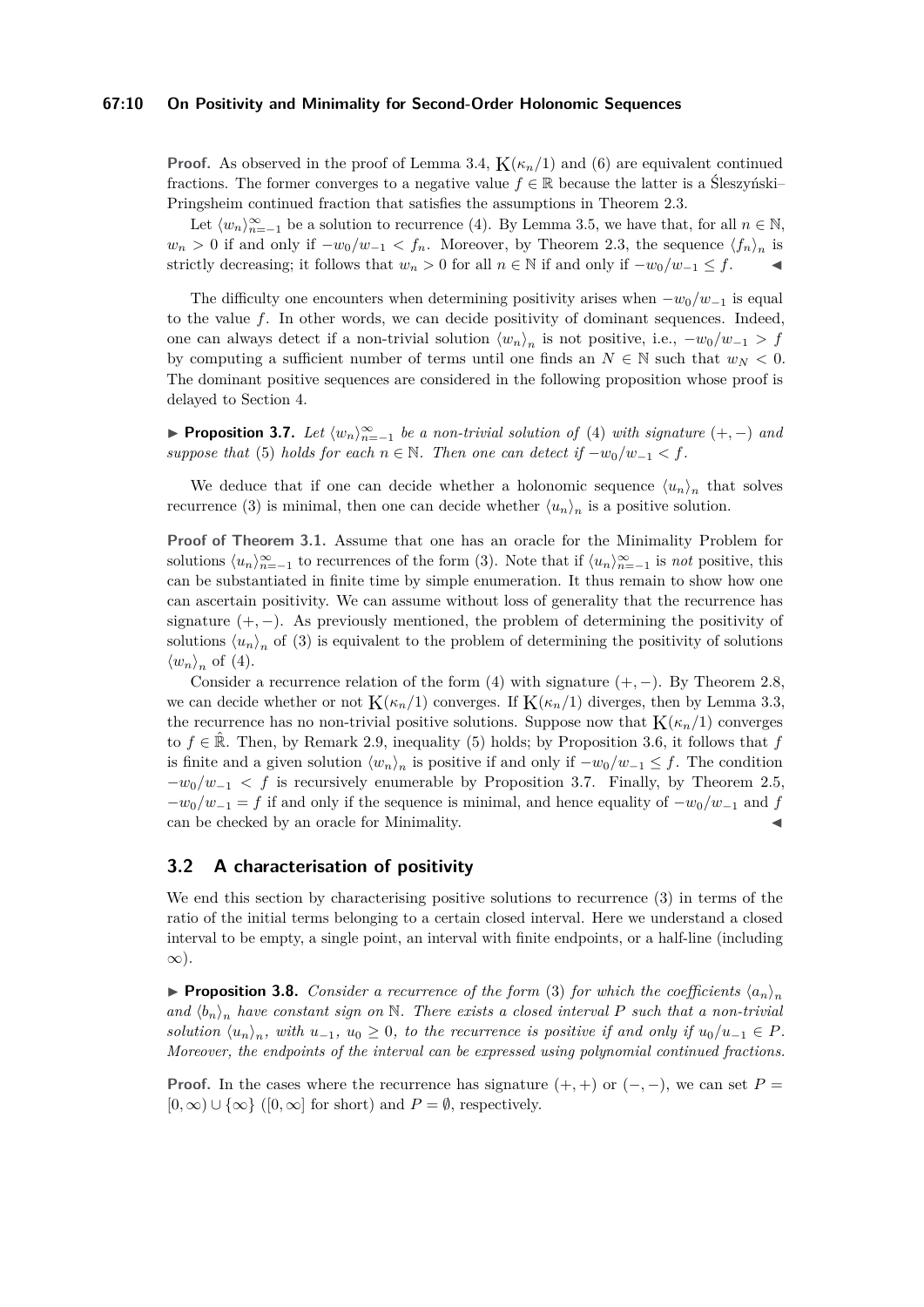Consider now a recurrence with signature  $(+, -)$ . If it is of the form [\(4\)](#page-7-1), then we have the following: if the associated continued fraction  $K(\kappa_n/1)$  diverges, then there are no non-trivial positive solutions by [Lemma 3.3,](#page-7-2) and we set  $P = \emptyset$ . If it converges to f (in particular [\(5\)](#page-8-1) holds), we may set  $P = [-f, \infty]$  as is immediate from [Proposition 3.6.](#page-8-4)

Assume then that the recurrence is not of the form [\(4\)](#page-7-1). The transformation from  $\langle u_n \rangle_n$  to a solution  $\langle w_n \rangle_n$  to a recurrence of the form [\(4\)](#page-7-1) preserves minimality and positivity. Hence, if the associated continued fraction  $K(a_n/b_n)$  does not converge, then there are no non-trivial positive solutions and we may set  $P = \emptyset$ . If it converges, then so does the continued fraction  $K(\kappa_n/1)$ ; say it converges to f. Then a non-trivial solution to the recurrence is positive if and only if  $u_0/u_{-1} = w_0/(b_0w_{-1}) \in [-f/b_0, \infty]$ .

We are left with recurrences [\(3\)](#page-6-2) with signature  $(-, +)$ . Let  $\langle f_n \rangle_n$  denote the sequence of approximants of the associated continued fraction. One can show by straightforward induction that the sequence  $\langle B_n \rangle_n$  is alternating in sign for  $n \in \mathbb{N}$ : the even terms are positive and the odd terms are negative. Let us write a solution  $\langle u_n \rangle_n$ , with  $u_{-1}$ ,  $u_0 \ge 0$ , as  $u_n = u_{-1}A_n + u_0B_n$ . We have  $u_n \geq 0$  if and only if  $u_0/u_{-1} \geq -A_n/B_n = -f_n$  when *n* is even and  $u_0/u_{-1} \leq -A_n/B_n = -f_n$  when *n* is odd. Now the continued fraction  $K(a_n/b_n)$  is equivalent to  $-K(a_n/-b_n)$ . By [\[23,](#page-13-11) Theorem 2, §III],  $\langle -f_{2n} \rangle_n$  is strictly increasing and has finite limit  $-f'$ , while  $\langle -f_{2n-1} \rangle_n$  is strictly decreasing and has finite limit  $-f''$ . Moreover,  $-f' \leq -f''$ . It follows that  $\langle u_n \rangle_n$  is positive if and only if  $u_0/u_{-1} \in [-f', -f'']$ .

That the (finite) endpoints of the above intervals can be described using polynomial continued fractions follows from similar minimality-preserving transformations as performed in the proof of [Corollary 2.7](#page-5-1) and, in the case of the points  $f'$ ,  $f''$ , from results in [\[23,](#page-13-11)  $$II.2.4$ ].

### <span id="page-10-0"></span>**4 Detecting positive and dominant solutions**

The goal of this section is to prove [Proposition 3.7,](#page-9-0) as such, we will suppose that [\(5\)](#page-8-1) holds for each  $n \in \mathbb{N}$  in the following. The proof follows from the results in [Corollary 4.2](#page-11-0) and [Corollary 4.6.](#page-12-10)

Broadly speaking, we describe a semi-algorithm with inputs  $\langle w_n \rangle_n$ . This semi-algorithm terminates in finite time for sequences that are dominant with output *"input is a positive sequence"* or *"input is not a positive sequence,"* as appropriate. The semi-algorithm is non-terminating when given a minimal solution as an input. In terminating instances, the running time depends upon the distance between  $-w_0/w_{-1}$  and  $\mathbf{K}_{n=1}^{\infty}(\kappa_n/1)$ .

The sequence of approximants  $\langle f_n \rangle_{n=1}^{\infty}$  associated with  $\mathcal{K}_{n=1}^{\infty}(\kappa_n/1)$  is recursively defined by a composition of linear fractional transformations  $f_n := s_1 \circ \cdots \circ s_n(0)$  where  $s_n(w) =$  $\kappa_n/(1+w)$  for each  $n \in \{1,2,\ldots\}$  and  $w \in \mathbb{R}$ . The tail sequences of  $K(\kappa_n/1)$  are also recursively defined by linear fractional transformations: given such a tail sequence  $\langle t_n \rangle_n$ ,  $s_n^{-1}(t_{n-1}) = t_n$  for each  $n \in \mathbb{N}$  (by [\(2\)](#page-4-1)).

For each *n*, the linear fractional transformation  $s_n$  above has two fixed points  $\omega_n^{\pm} :=$  $\frac{1}{2}(-1 \pm \sqrt{1+4\kappa_n})$ . By [\(5\)](#page-8-1),  $\langle \sqrt{1+4\kappa_n} \rangle_n$  converges to a real value. We split our analysis into two cases depending on whether  $\kappa_n$  converges to  $-1/4$ . These subcases are common in the literature (cf. [\[23,](#page-13-11) §5]) as some of the convergence properties of the continued fraction  $K(\kappa/1)$ (with  $\kappa := \lim_{n \to \infty} \kappa_n$ ) hold for the continued fraction  $K(\kappa_n/1)$ . In fact, the subcases of *limit hyperbolic-* and *parabolic type* are named for the classification of the limiting linear fractional transformation  $s(w) = \kappa/(1+w)$ .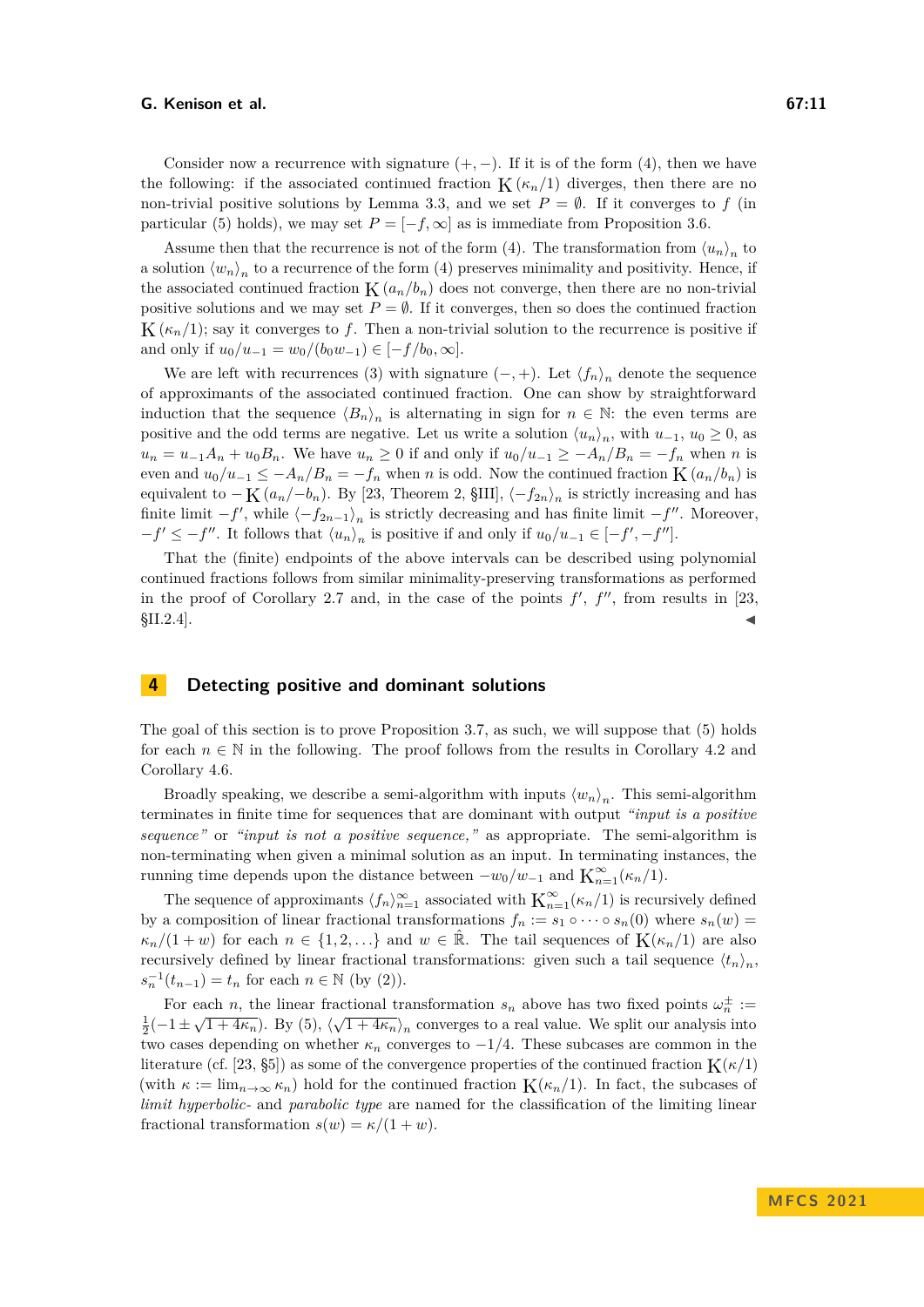#### **67:12 On Positivity and Minimality for Second-Order Holonomic Sequences**

# **4.1 limit hyperbolic type**

A continued fraction  $K(\kappa_n/1)$  is of *limit hyperbolic type* if the finite value  $\kappa := \lim_{n \to \infty} \kappa_n$ satisfies  $\kappa > -1/4$ . In this case the sequences  $\langle \omega_n^+ \rangle_n$  and  $\langle \omega_n^- \rangle_n$  converge to distinct limits *ω*<sup>+</sup> and *ω*<sup>-</sup>, respectively. We shall assume, without loss of generality, that aforementioned eventually statements hold for each  $n \in \mathbb{N}$ .

The next result is given in the literature. A more general result for asymptotic properties of tail sequences associated with a continued fraction of limit hyperbolic type is given in [\[24,](#page-13-12) Theorem 4.13].

<span id="page-11-1"></span> $\triangleright$  **Theorem 4.1.** *Suppose that*  $K(\kappa_n/1)$  *is of limit hyperbolic type. The sequence of tails*  $\langle f^{(n)} \rangle_n$  *converges to*  $\omega^+$ *. A tail sequence*  $\langle t_n \rangle_n$  *with*  $t_0 \neq f^{(0)}$  *converges to*  $\omega^-$ *.* 

<span id="page-11-0"></span>**• Corollary 4.2.** *Suppose that*  $K(\kappa_n/1)$  *is of limit hyperbolic type. One can detect if a solution sequence*  $\langle w_n \rangle_n$  *of recurrence* [\(4\)](#page-7-1) *is positive and dominant.* 

**Proof.** Let  $\langle t_n \rangle_n$  be the tail sequence associated with a non-trivial solution  $\langle w_n \rangle_n$ . By [Theorem 4.1,](#page-11-1) a tail sequence  $\langle t_n \rangle_n$  associated with a dominant solution converges to  $\omega^-$  in the limit, whilst the tail sequence  $\langle f^{(n)} \rangle_n$  associated with a minimal solution converges to  $\omega^+$  in the limit.

There is a computable  $N \in \mathbb{N}$  such that for all  $n \geq N$ , the two fixed points of  $s_n^{-1}$ are separated:  $\omega_n^-$  <  $(\omega^- + \omega^+)/2 = -1/2 < \omega_n^+$ . If  $m > N$  and  $t_m < -1/2$  then  $\langle t_{n+m} \rangle_n$  is bounded from above by  $-1/2$ . This is established by induction. The base case is ensured by the assumption  $t_m < -1/2$ . Now let  $n \geq m$  such that  $t_n < -1/2$ , we have that  $t_{n+1} = s_{n+1}^{-1}(t_n) = \frac{\kappa_{n+1}}{t_n} - 1$ . Assume first that  $\omega_{n+1}^- < t_n$ , then  $t_{n+1} = s_{n+1}^{-1}(t_n) \le t_n < -1/2$ as  $t_n$  lies between the two fixed points of  $s_{n+1}$ . Otherwise, if  $\omega_{n+1}^- \geq t_n$ , then

$$
t_{n+1} = s_{n+1}^{-1}(t_n) = \frac{\kappa_{n+1}}{t_n} - 1 \le \frac{\kappa_{n+1}}{\omega_{n+1}^-} - 1 = s_{n+1}^{-1}(\omega_{n+1}^-) = \omega_{n+1}^- < -1/2
$$

which completes the induction step.

Thus we can detect if a tail sequence is associated with a dominant solution. Moreover, this observation allows us to detect whether a dominant solution is positive in finite time.  $\blacktriangleleft$ 

## **4.2 limit parabolic type**

A continued fraction  $K(\kappa_n/1)$  is of *limit parabolic type* if  $\lim_{n\to\infty} \kappa_n = -1/4$ . In this case both  $\langle \omega_n^+ \rangle_n$  and  $\langle \omega_n^- \rangle_n$  converge to  $-1/2$ .

The limit parabolic case is subtler than the limit hyperbolic case; this is best illustrated by the following result: all tail sequences converge to the same limit (see the general case [\[24,](#page-13-12) Theorem 4.17]).

 $\blacktriangleright$  **Theorem 4.3.** Let  $K(\kappa_n/1)$  be a continued fraction of limit parabolic type such that [\(5\)](#page-8-1) *holds for each*  $n \in \mathbb{N}$ *. Each tail sequence*  $\langle t_n \rangle_n$  *associated with*  $K(\kappa_n/1)$  *converges to* −1/2*.* 

From our assumption that [\(5\)](#page-8-1) holds for each  $n \in \mathbb{N}$ , we have bounds on the sequence of tails  $f^{(n-1)} := \mathbf{K}_m^{\infty}$  $\sum_{m=n}^{\infty}$  (*k<sub>m</sub>*/1) by the following generalisation of Worpitzky's Theorem (see, for example, [\[24,](#page-13-12) Theorem 3.30]).

<span id="page-11-2"></span>▶ **Theorem 4.4.** *Let*  $\langle \kappa_n \rangle_n$  *be a sequence such that* [\(5\)](#page-8-1) *holds for*  $n \in \mathbb{N}$ *. Then*  $K(\kappa_n/1)$ *converges to a finite value*  $f$  *with*  $0 < |f| \leq 1$  *and*  $|f^{(n)}| \leq g_n$  *for each n where*  $g_0 = 1$  *and*  $g_n := 1/2 + 1/(4n) + 1/(4n \log n)$  *for each*  $n \in \mathbb{N}$ *.*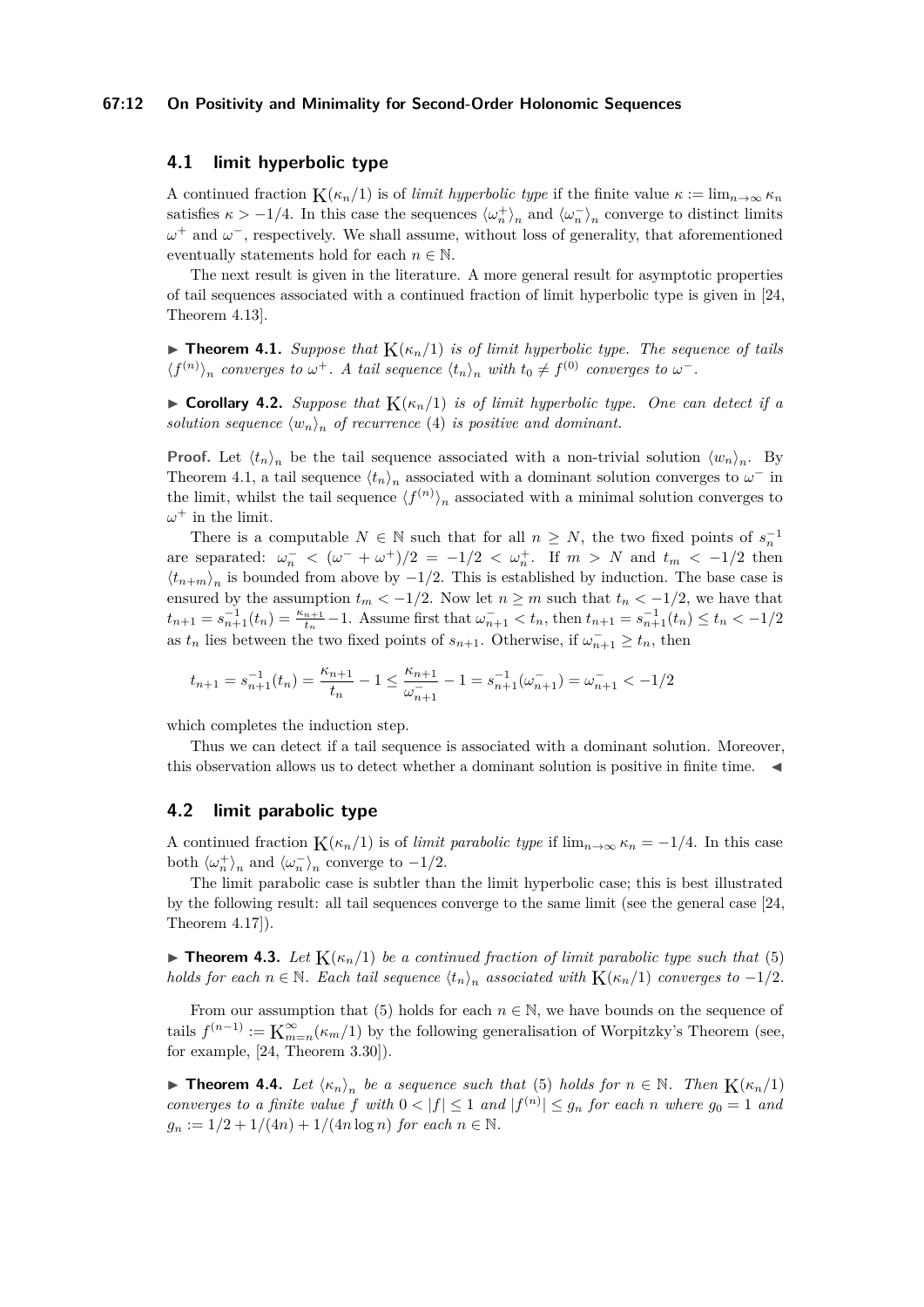The inequalities given in the proof of the next lemma follow from the observation that  $s_n^{-1}$ :  $(-\infty, 0) \to (-1, \infty)$  given by  $s_n^{-1}(w) = -1 + \kappa_n/w$  is a monotonic bijection.

<span id="page-12-11"></span> $\blacktriangleright$  **Lemma 4.5.** *Suppose that*  $K(\kappa_n/1)$  *is of limit parabolic type such that* [\(5\)](#page-8-1) *holds for each n* ∈ N*.* Let  $\langle t_n \rangle_n$  be a tail sequence such that  $f^{(0)} - t_0 > 0$ . Then there exists an  $N \in \mathbb{N}$  such *that*  $t_N < -g_N < f^{(N)}$ .

**Proof.** First, note that one can deduce from [Theorem 4.4](#page-11-2) that  $-g_n < f^{(n)} < 0$  for each *n* ∈ N (otherwise there is an *m* such that  $f^{(m+1)} < -g_{m+1}$ ). Now let  $\langle t_n \rangle$ <sub>n</sub> be a tail sequence associated with the continued fraction  $K_{n=1}^{\infty}(\kappa_n/1)$  such that  $f^{(0)} - t_0 > 0$ . Suppose, for a contradiction, that  $-g_n < t_n$  for each  $n \in \mathbb{N}$ . Thus  $\sum_{n=1}^{\infty} \prod_{k=1}^{n} \left(-\frac{1+t_n}{t_n}\right)$  diverges to  $\infty$  by comparison with  $\sum_{n=1}^{\infty} \prod_{k=1}^{n} \left(\frac{1-g_n}{g_n}\right)$ ; the latter series is known to diverge as  $\mathcal{K}_{n=1}^{\infty}(\frac{-g_{n-1}(1-g_n)}{1})$  is a convergent continued fraction (the full argument, which is beyond the scope of this paper, is given in [\[36\]](#page-14-8)). However, by Waadeland's Tail Theorem [\[36,](#page-14-8) Theorem 1], divergence of  $\sum_{n=1}^{\infty} \prod_{k=1}^{n} \left(-\frac{1+t_n}{t_n}\right)$  implies that  $t_0 = \mathbf{K}_{n=1}^{\infty} (\kappa_n/1) = f^{(0)}$ , which contradicts our assumption that  $f^{(0)} - t_0 > 0$ . (0) − *t*<sup>0</sup> *>* 0. ◀

<span id="page-12-10"></span> $\triangleright$  **Corollary 4.6.** *Suppose that*  $K(\kappa_n/1)$  *is of limit parabolic type such that* [\(5\)](#page-8-1) *holds for each*  $n \in \mathbb{N}$ . One can detect if a solution sequence  $\langle w_n \rangle_n$  of recurrence [\(4\)](#page-7-1) is positive and *dominant.*

**Proof.** Let  $\langle t_n \rangle_n$  be the tail sequence associated with a non-trivial solution  $\langle w_n \rangle_n$ . If  $\langle w_n \rangle_n$ is dominant and positive, one has  $f^{(0)} - t_0 > 0$  by [Proposition 3.6.](#page-8-4) Moreover, by [Lemma 4.5,](#page-12-11) there exists an  $N \in \mathbb{N}$  such that for  $t_N < -g_N < f^{(N)}$ . Hence one can use the threshold of  $-g_N$  to detect whether a solution sequence is dominant and positive.

#### **References**

- <span id="page-12-2"></span>**1** Roger Apéry. Irrationalité de *ζ*(2) et *ζ*(3). *Astérisque*, 61:11–13, 1979. Luminy Conference on Arithmetic.
- <span id="page-12-9"></span>**2** Douglas Bowman and James Mc Laughlin. Polynomial continued fractions. *Acta Arith.*, 103(4):329–342, 2002.
- <span id="page-12-8"></span>**3** Annie Cuyt, Vigdis B. Petersen, Brigitte Verdonk, Haakon Waadeland, and William B. Jones. *Handbook of continued fractions for special functions*. Springer, New York, 2008.
- <span id="page-12-3"></span>**4** Alfred Deaño and Javier Segura. Transitory minimal solutions of hypergeometric recursions and pseudoconvergence of associated continued fractions. *Mathematics of Computation*, 76(258):879–901, 2007.
- <span id="page-12-4"></span>**5** Alfred Deaño, Javier Segura, and Nico M. Temme. Computational properties of threeterm recurrence relations for Kummer functions. *J. Computational Applied Mathematics*, 233(6):1505–1510, 2010.
- <span id="page-12-0"></span>**6** Graham Everest, Alfred J. van der Poorten, Igor E. Shparlinski, and Thomas Ward. *Recurrence Sequences*, volume 104 of *Mathematical surveys and monographs*. American Mathematical Society, 2003.
- <span id="page-12-1"></span>**7** Philippe Flajolet and Robert Sedgewick. *Analytic Combinatorics*. Cambridge University Press, 2009.
- <span id="page-12-5"></span>**8** Walter Gautschi. Computational aspects of three-term recurrence relations. *SIAM Rev.*, 9:24–82, 1967.
- <span id="page-12-6"></span>**9** Walter Gautschi. Anomalous Convergence of a Continued Fraction for Ratios of Kummer Functions. *Mathematics of Computation*, 31(140):994–999, 1977.
- <span id="page-12-7"></span>**10** Walter Gautschi. Minimal solutions of three-term recurrence relations and orthogonal polynomials. *Mathematics of Computation*, 36(154), 1981.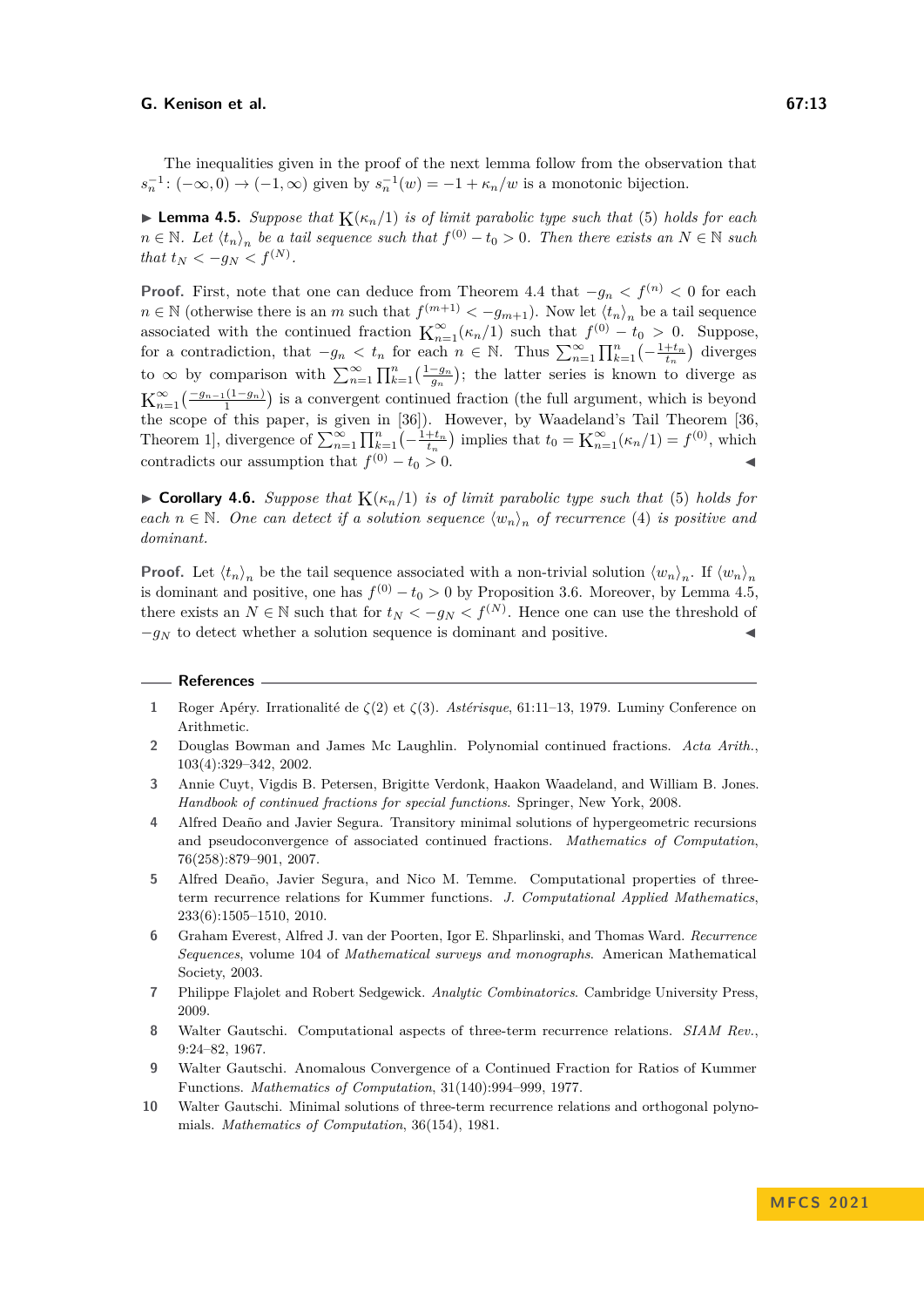### **67:14 On Positivity and Minimality for Second-Order Holonomic Sequences**

- <span id="page-13-10"></span>**11** Amparo Gil, Javier Segura, and Nico M. Temme. *Numerical Methods for Special Functions*, chapter 4, pages 87–122. SIAM, 2007.
- <span id="page-13-4"></span>**12** Vesa Halava, Tero Harju, and Mika Hirvensalo. Positivity of second order linear recurrent sequences. *Discrete Appl. Math.*, 154(3):447–451, 2006.
- <span id="page-13-16"></span>13 Lisa Jacobsen. On the convergence of limit periodic continued fractions  $K(a_n/1)$ , where  $a_n \to -\frac{1}{4}$ . II. In *Analytic theory of continued fractions, II (Pitlochry/Aviemore, 1985), volume* 1199 of *Lecture Notes in Math.*, pages 48–58. Springer, Berlin, 1986.
- <span id="page-13-15"></span>**14** Lisa Jacobsen and Alphonse Magnus. On the convergence of limit periodic continued fractions  $K(a_n/1)$ , where  $a_n \to -\frac{1}{4}$ . In Peter Russell Graves-Morris, Edward B. Saff, and Richard S. Varga, editors, *Rational Approximation and Interpolation*, pages 243–248, Berlin, Heidelberg, 1984. Springer Berlin Heidelberg.
- <span id="page-13-14"></span>**15** Lisa Jacobsen and David R. Masson. On the convergence of limit periodic continued fractions  $K(a_n/1)$ , where  $a_n \to -\frac{1}{4}$ . III. *Constr. Approx.*, 6(4):363–374, 1990.
- <span id="page-13-19"></span>**16** Lisa Jacobsen and David R. Masson. A sequence of best parabola theorems for continued fractions. *Rocky Mountain J. Math.*, 21(1):377–385, March 1991.
- <span id="page-13-1"></span>**17** Manuel Kauers and Veronika Pillwein. When can we detect that a P-finite sequence is positive? In Wolfram Koepf, editor, *Symbolic and Algebraic Computation, International Symposium, ISSAC 2010, Munich, Germany, July 25-28, 2010, Proceedings*, pages 195–201. ACM, 2010.
- <span id="page-13-18"></span>**18** Robert-Jan Kooman. *Convergence properties of recurrence sequences*. Centrum voor Wiskunde en Informatica, 1991.
- <span id="page-13-17"></span>**19** Robert-Jan Kooman and Robert Tijdeman. Convergence properties of linear recurrence sequences. *Nieuw Arch. Wisk. (4)*, 8(1):13–25, 1990.
- <span id="page-13-5"></span>**20** Vichian Laohakosol and Pinthira Tangsupphathawat. Positivity of third order linear recurrence sequences. *Discrete Appl. Math.*, 157(15):3239–3248, 2009.
- <span id="page-13-7"></span>**21** Lily L. Liu. Positivity of three-term recurrence sequences. *Electron. J. Combin.*, 17(1):Research Paper 57, 10, 2010.
- <span id="page-13-20"></span>**22** Lisa Lorentzen. Computation of limit periodic continued fractions. A survey. *Numerical Algorithms*, 10(1):69–111, 1995.
- <span id="page-13-11"></span>**23** Lisa Lorentzen and Haakon Waadeland. *Continued fractions with applications*, volume 3 of *Studies in Computational Mathematics*. North-Holland Publishing Co., Amsterdam, 1992.
- <span id="page-13-12"></span>**24** Lisa Lorentzen and Haakon Waadeland. *Continued fractions. Vol. 1*, volume 1 of *Atlantis Studies in Mathematics for Engineering and Science*. Atlantis Press, Paris; World Scientific Publishing Co. Pte. Ltd., Hackensack, NJ, second edition, 2008.
- <span id="page-13-13"></span>**25** James Mc Laughlin and N. J. Wyshinski. Real numbers with polynomial continued fraction expansions. *Acta Arith.*, 116(1):63–79, 2005.
- <span id="page-13-8"></span>**26** Marc Mezzarobba and Bruno Salvy. Effective bounds for P-recursive sequences. *J. Symbolic Comput.*, 45(10):1075–1096, 2010.
- <span id="page-13-9"></span>**27** Eike Neumann, Joël Ouaknine, and James Worrell. Decision problems for second-order holonomic recurrences. In *48th International Colloquium on Automata, Languages, and Programming, ICALP 2021*, volume 198 of *LIPIcs*, pages 99:1–99:20, 2021.
- <span id="page-13-2"></span>**28** Joël Ouaknine and James Worrell. Positivity problems for low-order linear recurrence sequences. In *Proceedings of the Twenty-Fifth Annual ACM-SIAM Symposium on Discrete Algorithms*, pages 366–379. ACM, New York, 2014.
- <span id="page-13-6"></span>**29** Joël Ouaknine and James Worrell. Ultimate positivity is decidable for simple linear recurrence sequences. In *Automata, Languages, and Programming – 41st International Colloquium, ICALP 2014, Copenhagen, Denmark, July 8–11, 2014, Proceedings, Part II*, volume 8573 of *Lecture Notes in Computer Science*, pages 330–341. Springer, 2014.
- <span id="page-13-3"></span>**30** Joël Ouaknine and James Worrell. On linear recurrence sequences and loop termination. *SIGLOG News*, 2(2):4–13, 2015.
- <span id="page-13-0"></span>**31** Marko Petkovšek, Herbert Wilf, and Doron Zeilberger. *A=B*. A. K. Peters, 1997.